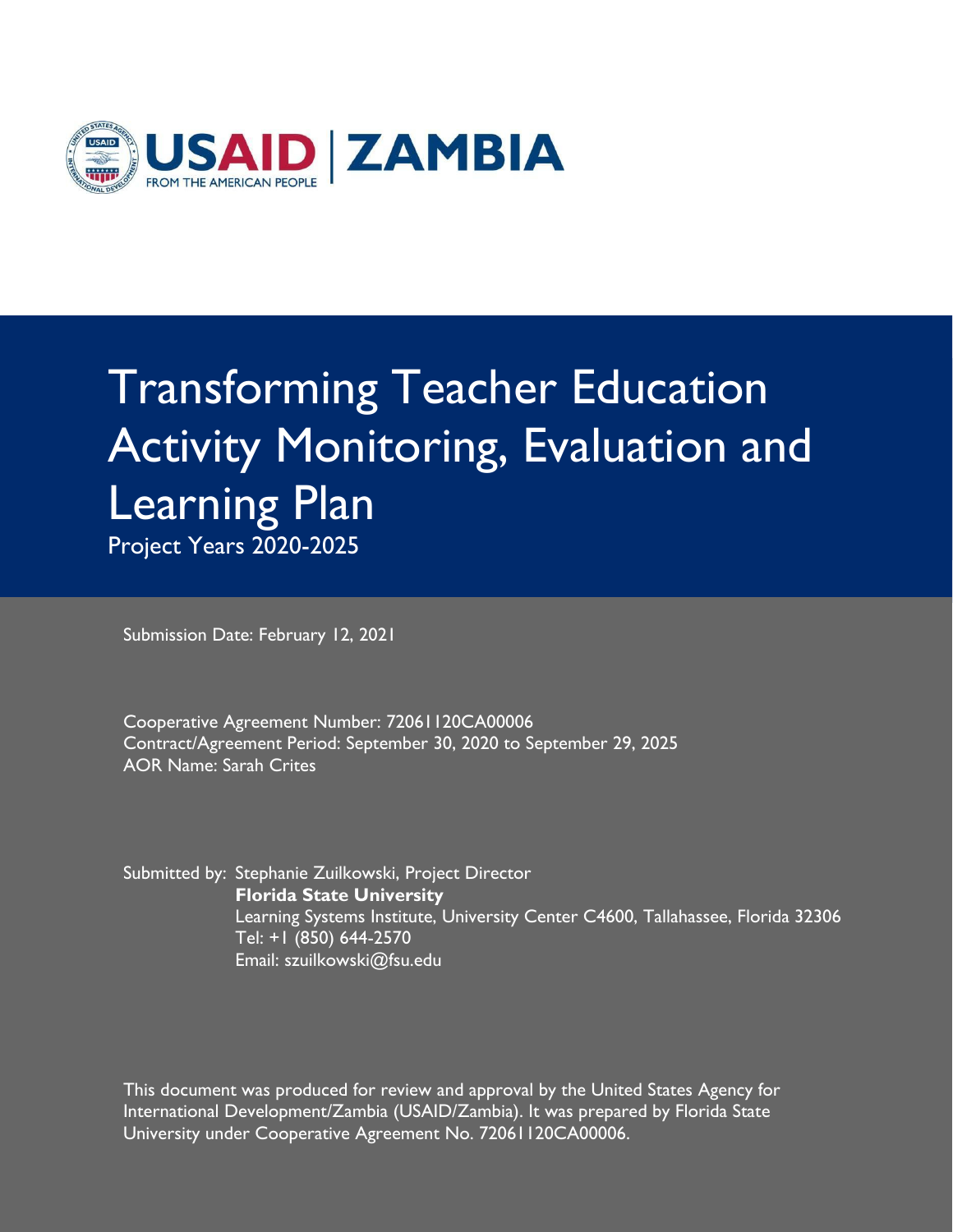# **TABLE OF CONTENTS**

| Ι.               | Introduction to the Activity MEL Plan            | 3               |
|------------------|--------------------------------------------------|-----------------|
| 1.1              | Logical Framework                                | 5               |
| 2.               | <b>Monitoring Section</b>                        | 0               |
| 2.1              | Performance Monitoring Indicators                | $\mathsf{H}$    |
| $2.2\phantom{0}$ | Indicator Reference Information                  | 3               |
| 2.3              | Indicator Baselines and Targets                  | $\overline{13}$ |
| 3.               | <b>Evaluation Section</b>                        | 3               |
| 3.1              | <b>Evaluation Plan</b>                           | 3               |
| 4.               | <b>Learning Section</b>                          | 3               |
| 5.               | Data Management, Reporting and Quality Assurance | 4               |
| 5.1              | Data Collection                                  | 4               |
| 5.2              | Data Storage                                     | 15              |
| 5.3              | Data Security                                    | 16              |
| 5.4              | Data Analysis and Use                            | 16              |
|                  | <b>APPENDIX A: PIRS</b>                          | 17              |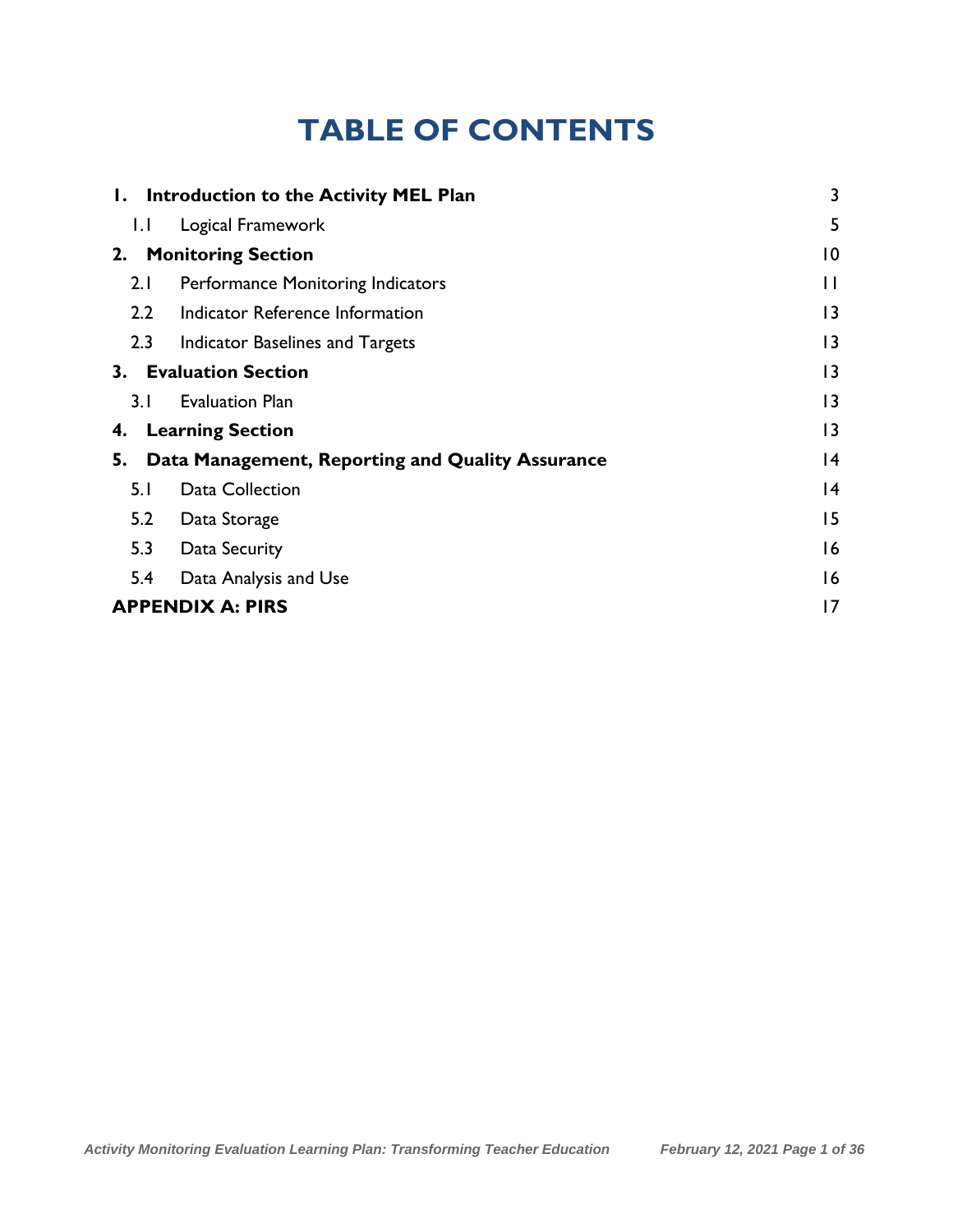# **ACRONYMS**

| <b>AMEP</b>  | <b>Activity M&amp;E Plan</b>                       |
|--------------|----------------------------------------------------|
| <b>CHAU</b>  | Chalimbana University                              |
| <b>COE</b>   | College of Education                               |
| <b>EGR</b>   | Early Grade Reading                                |
| <b>FSU</b>   | Florida State University                           |
| <b>HOD</b>   | Head(s) of Department                              |
| <b>HOS</b>   | Head(s) of Section                                 |
| LOI          | Language of Instruction                            |
| <b>NGO</b>   | Non-Governmental Organization                      |
| <b>PAR</b>   | Participatory Action Research                      |
| <b>PIRS</b>  | Performance Indicator Reference Sheet              |
| <b>PLC</b>   | <b>Professional Learning Circles</b>               |
| <b>RF</b>    | <b>Results Framework</b>                           |
| <b>SOE</b>   | School of Education                                |
| SOW          | Statement of Work                                  |
| TEI          | <b>Teacher Education Institution</b>               |
| <b>TTE</b>   | <b>Transforming Teacher Education</b>              |
| <b>TWG</b>   | The Working Group                                  |
| <b>UNZA</b>  | University of Zambia                               |
| <b>USAID</b> | United States Agency for International Development |
| <b>USG</b>   | <b>United States Government</b>                    |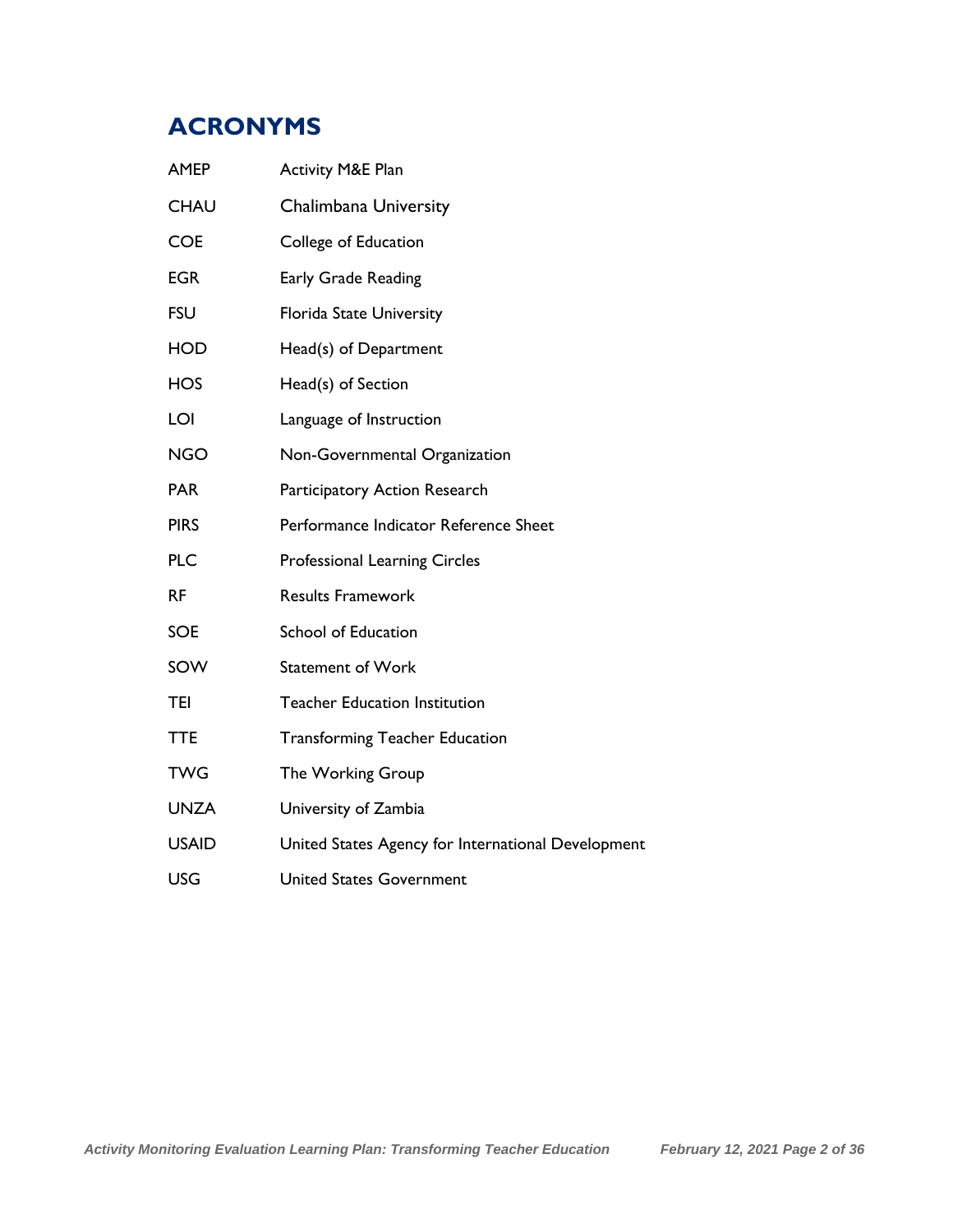#### <span id="page-3-0"></span>**1. INTRODUCTION TO THE ACTIVITY MEL PLAN**

The purpose of this Activity Monitoring, Evaluation, and Learning Plan is to describe how TTE will track progress toward the stated results for the full five years and utilize collaboration, learning and adapting throughout the activity. The AMELP will adhere to USAID policies and guidelines that are relevant to monitoring, evaluation and learning, including those related to evaluation, gender equality, open data, protection of human subjects, and data quality.

The AMELP defines the roles and responsibilities of TTE and other stakeholders, describes quality control mechanisms and data collection processes, establishes reporting schedules, and lays out a collaborative process for working with USAID. The AMELP is a dynamic and flexible document that we will update throughout the activity's implementation. We may incorporate new targets based on activity performance and results as well as changes in the mission's priorities.

#### Activity Description

The objective of Transforming Teacher Education (TTE) is to strengthen the capacity of Zambia's pre-service teacher training institutions to improve student learning outcomes. Despite significant investments in early grade literacy in Zambia, pre-service teacher education has largely been excluded from those programs. TTE aims to align pre-service education with current, evidence-based practices in primary schools and in-service education programs. This activity will help to ensure that all teachers will enter the classroom prepared to help children learn how to read and to provide safe learning environments more broadly.

TTE's logical framework has three sub-objectives:

- 1. TTE will equip targeted colleges of education (COEs) and university faculty and lecturers with the skills and experience necessary to deliver effective instruction to teachers in training. This will be done by offering several types of education and training for lecturers, including six-month residencies at Florida State University (FSU), graduate-level foundational courses on reading to be delivered in Zambia, study tours, and scholarships for master's programs in the College of Education at Florida State University.
- 2. TTE will standardize, align, and link practical, evidence-based, pre-service teacher training and content with the primary school literacy curriculum. This will involve revisions to the Language and Literacy and Practicum courses at the COEs and universities, training for lecturers on the new materials, provision of text resources to COEs and universities, and the development of Centers of Excellence in Pre-Service Teacher Education.
- 3. TTE will equip pre-service teachers in Colleges of Education and universities with the professional skills necessary to deliver quality literacy instruction in primary schools. TTE will do this by scaffolding closer relationships with demonstration schools, creating feedback loops that will better serve the demonstration schools, the COEs/universities, and the student teachers alike. Anticipated results include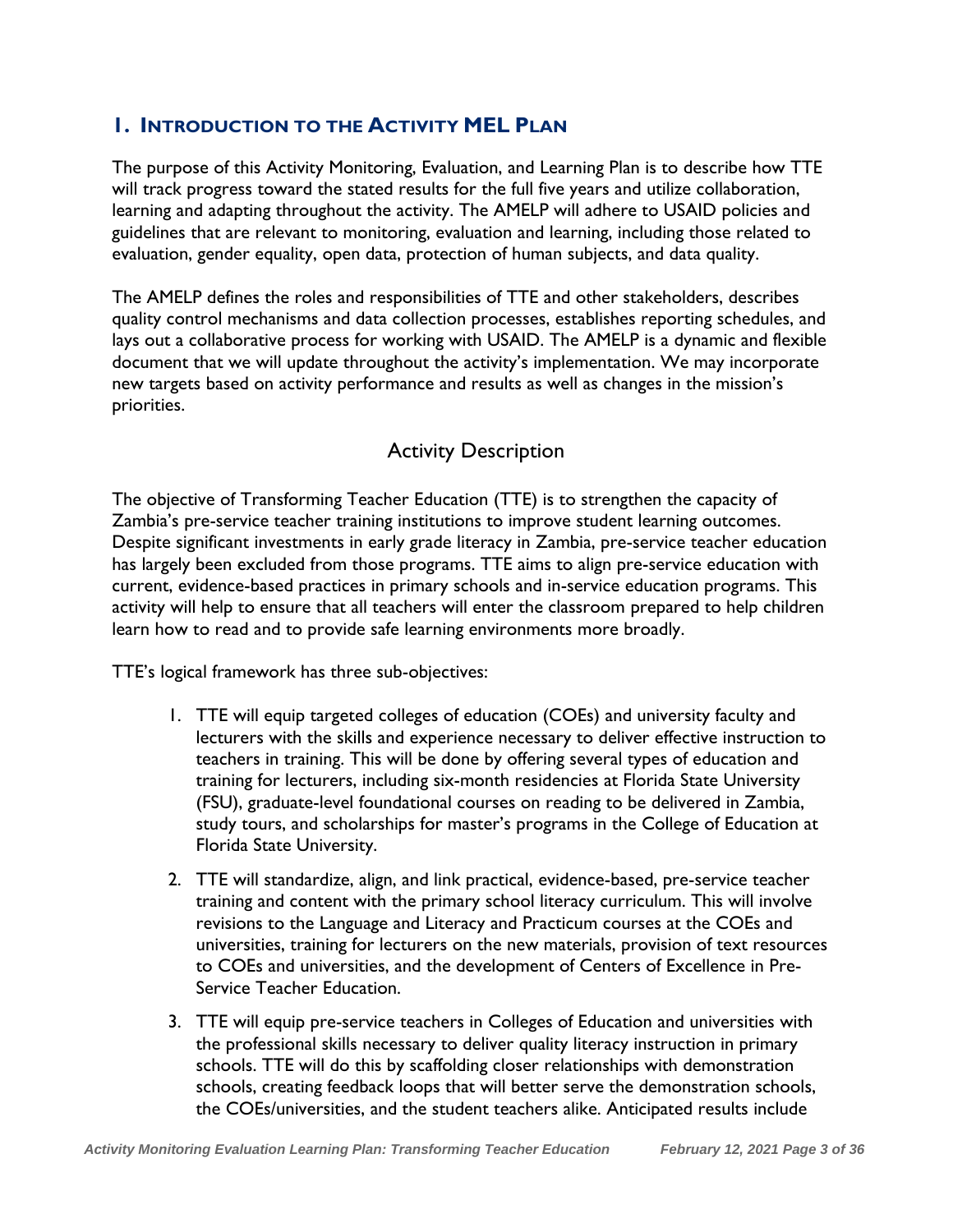improved knowledge and pedagogy regarding early grade reading instruction among lecturers and pre-service teacher education students, greater capacity among lecturers to conduct research relevant to early grade reading and pre-service teacher education, professional learning networks among lecturers, and increased knowledge of teacher professional ethics. It is expected that these results will positively impact student learning outcomes as the newly trained teachers enter classrooms in the coming years.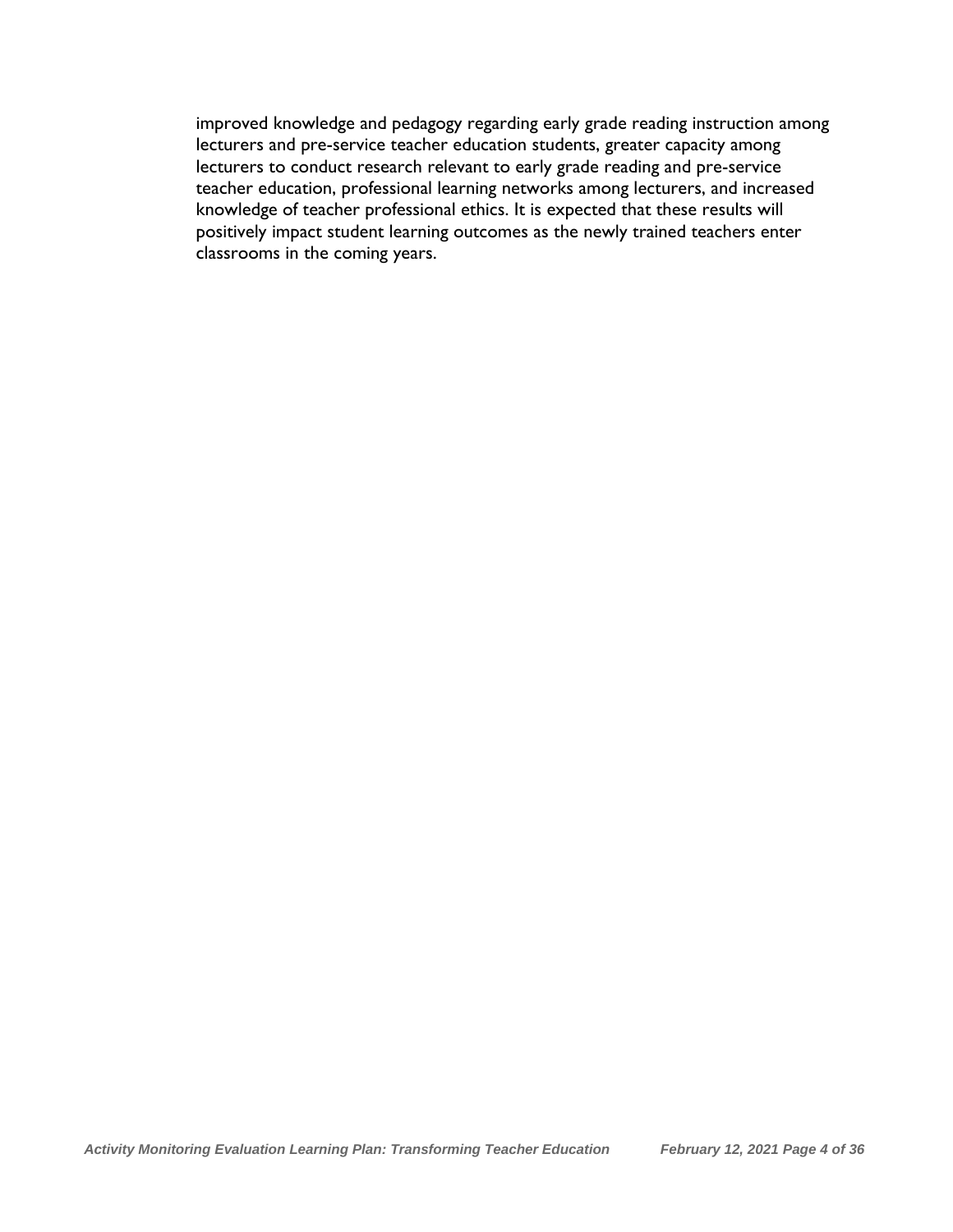# 1.1 Logical Framework

**Objective: Strengthen the capacity of Zambia's pre-service teacher training institutions to improve student learning outcomes**

<span id="page-5-0"></span>

| <b>Sub-Objective</b>                                                                                                                                                                                                   | <b>Issues/Obstacles/Critical</b><br><b>Assumptions/Risks</b>                                                                                                                                                                                                                                                               | <b>Intermediate Results/Mitigating</b><br><b>Strategies</b>                                                                                                                                                                                                                     | <b>Indicators/Milestones</b>                                                                                                                                                                                                                                                                                                                                                                                                                                                                                                                                                                                                                                                                                                                                                                                                                                           |
|------------------------------------------------------------------------------------------------------------------------------------------------------------------------------------------------------------------------|----------------------------------------------------------------------------------------------------------------------------------------------------------------------------------------------------------------------------------------------------------------------------------------------------------------------------|---------------------------------------------------------------------------------------------------------------------------------------------------------------------------------------------------------------------------------------------------------------------------------|------------------------------------------------------------------------------------------------------------------------------------------------------------------------------------------------------------------------------------------------------------------------------------------------------------------------------------------------------------------------------------------------------------------------------------------------------------------------------------------------------------------------------------------------------------------------------------------------------------------------------------------------------------------------------------------------------------------------------------------------------------------------------------------------------------------------------------------------------------------------|
| Sub-Objective 1.1:<br>Equip targeted<br>Colleges of Education<br>and university faculty<br>and lecturers with the<br>skills and experience<br>necessary to deliver<br>effective instruction to<br>teachers in training | Pre-service has been<br>largely left out of previous<br>and current EGR projects.<br>Assumptions: U.S. visas will be<br>available for faculty attending<br>FSU residencies and study tours;<br>COEs/universities will be<br>willing to let faculty attend.<br>Assumption: The lecturers will<br>commit to a minimum of two | A total of six (6) lecturers from the<br>University of Zambia (UNZA) (2),<br>Chalimbana University (CHAU) (2), and<br>targeted COEs (2) will be selected to<br>participate in six-month residencies at<br>FSU.                                                                  | Lecturers become knowledgeable about current research in primary grades reading and<br>$\bullet$<br>examine different models of academic program development, curricular content, and<br>program design in reading.<br>Lecturers' observations of approaches to teaching reading instruction in U.S. COEs will<br>$\bullet$<br>inform teacher training structures and practices in Zambia.<br>Lecturers return to Zambia prepared to engage in participatory action research projects in<br>$\bullet$<br>collaboration with TTE staff.<br>Lecturers engaged in residencies commit to a minimum of two years of continued employment<br>$\bullet$<br>in their respective COEs or universities and participate in continuing professional development<br>activities to reinforce their skills, both through in-person and distance learning, coaching, and<br>mentoring. |
|                                                                                                                                                                                                                        | years of continued employment<br>in their respective COEs without<br>being transferred or voluntarily<br>leaving their positions. They will<br>sign a letter of commitment<br>confirming this, with copies sent<br>to the Permanent Secretary and<br>Principal of their<br>college/university.                             | Foundational Literacy trainings in Zambia:<br>a graduate-level course on early grade<br>reading will be provided to approximately<br>45 lecturers and other stakeholders.                                                                                                       | $\bullet$<br>Invited lecturers attend trainings.<br>Lecturers understand research behind the current reading curriculum, how to teach reading<br>$\bullet$<br>in the early grades, how to use assessment data to guide instruction, and how to train<br>teachers.<br>Lecturers and stakeholders prepared to engage in participatory action research projects in<br>$\bullet$<br>collaboration with TTE staff.                                                                                                                                                                                                                                                                                                                                                                                                                                                          |
|                                                                                                                                                                                                                        |                                                                                                                                                                                                                                                                                                                            | Professional Learning Circles (PLCs) will<br>be established with Foundational Literacy<br>course participants. TTE staff will support<br>PLCs throughout the project, sending<br>materials related to the topics of interest<br>for group review and moderating<br>discussions. | $\bullet$<br>PLCs participants engage in study of topics such as: reading comprehension issues,<br>teaching in multilingual settings, or pedagogy for teacher training.<br>PLCs participants provided opportunities to connect across COEs/universities and provinces<br>$\bullet$<br>and engage in participatory action research projects.                                                                                                                                                                                                                                                                                                                                                                                                                                                                                                                            |
|                                                                                                                                                                                                                        |                                                                                                                                                                                                                                                                                                                            | Four (4) full scholarships will be<br>provided for COE Lecturers to obtain one<br>of two master's degrees at FSU:<br>Master's in Curriculum and<br>Instruction with a focus in<br><b>Elementary Education</b><br>Master's in Instructional Systems and<br>Learning Technologies | Four lecturers with primary school teaching experience will receive graduate degrees,<br>enhancing their advancement opportunities at COEs.<br>Lecturers who receive scholarships will commit to a minimum of two years of continued<br>$\bullet$<br>employment in their respective COEs or universities and will participate in continuing<br>professional development activities to reinforce their skills, both through in-person and<br>distance learning, coaching, and mentoring.                                                                                                                                                                                                                                                                                                                                                                                |
|                                                                                                                                                                                                                        |                                                                                                                                                                                                                                                                                                                            | Two (2) two-week study tours for up to<br>ten (10) faculty (and potentially<br>COE/university administrators) each will<br>be executed.                                                                                                                                         | Faculty/Lecturers/administrators provided opportunities to observe teacher training courses,<br>meet with reading and other teacher training faculty, learn about current educational<br>technologies, and visit research centers on campus.<br>If possible, these will coincide with a major academic conference related to reading (e.g.,<br>$\bullet$<br>International Literacy Association, American Educational Research Association, etc.) and<br>participants will be exposed to current, evidence- based research on early grade reading and<br>able to network with peers from around the world.                                                                                                                                                                                                                                                              |

 *Activity Monitoring Evaluation & Learning Plan: Transforming Teacher Education February 12, 2021 Page 5 of 36*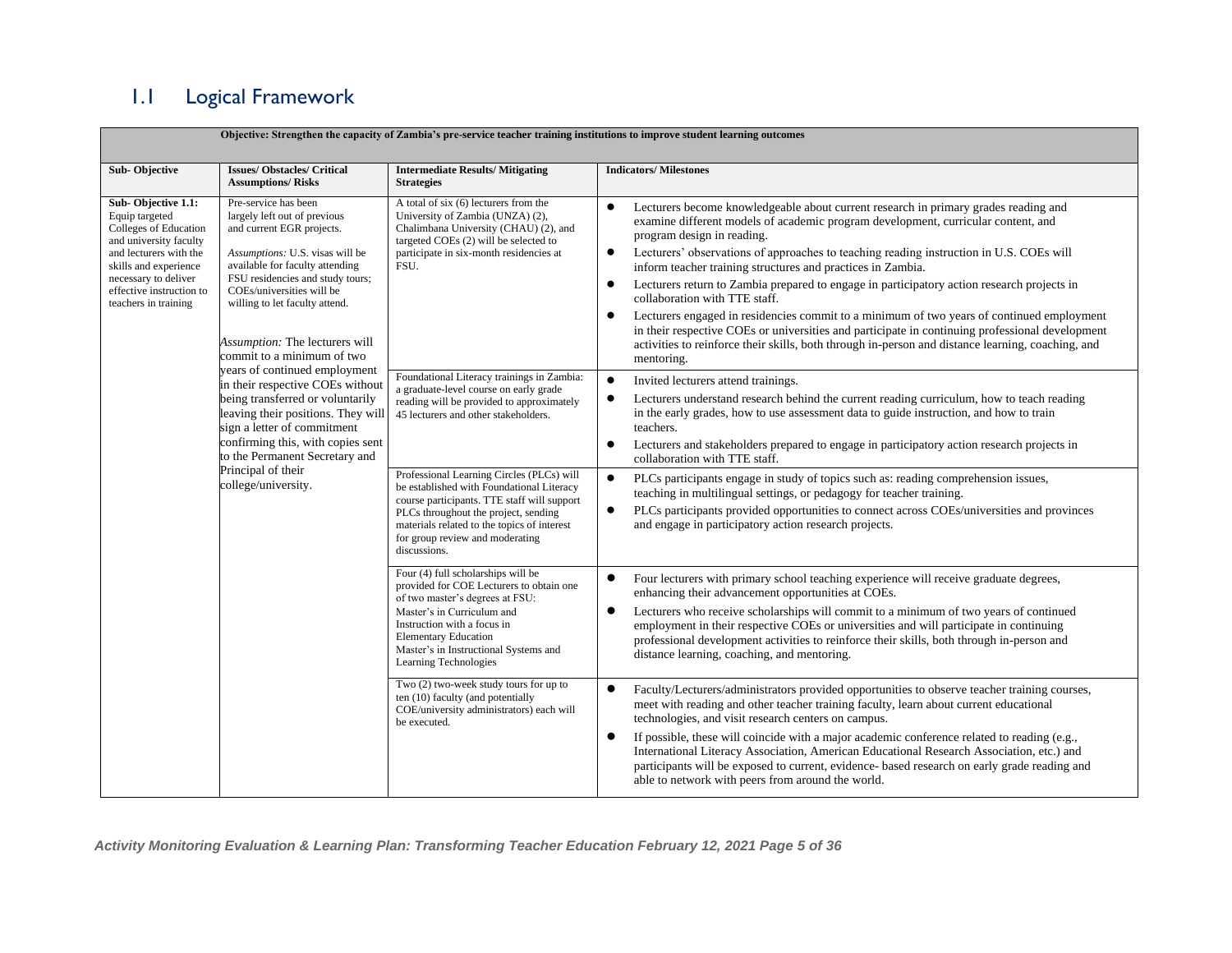| Sub-Objective 1.1:<br>Continued                                                                                                                                                           | COEs need better, current,<br>evidence-based resources.<br>A mismatch exists between what<br>students learn in COE and what<br>teachers are doing in the classroom.                                                                                                                                                                                                                                                                                                                                                                          | Early grade reading resource libraries<br>will be established or enhanced in each<br>COE and university.                                                                                                                                                                                                                                                                                                                                                                                                                                                                                                                                    | Lecturers and student teachers receive access to key texts in early grade reading, research<br>$\bullet$<br>methodology references, curricular examples, and children's reading books in Zambian languages<br>specific to each institution.<br>Lecturers and student teachers receive access to full sets of all instructional materials<br>$\bullet$<br>produced by Let's Read.<br>Improved alignment between pre-service training and approaches that will be used in early<br>$\bullet$<br>grades classrooms.                                                                                                                                                                                                                                                                                                                                                                                                                                                                                                                                                                                                                                                                                                                                                                                                                                                                                                                                                                                                                                                                                                                                                                                                                        |
|-------------------------------------------------------------------------------------------------------------------------------------------------------------------------------------------|----------------------------------------------------------------------------------------------------------------------------------------------------------------------------------------------------------------------------------------------------------------------------------------------------------------------------------------------------------------------------------------------------------------------------------------------------------------------------------------------------------------------------------------------|---------------------------------------------------------------------------------------------------------------------------------------------------------------------------------------------------------------------------------------------------------------------------------------------------------------------------------------------------------------------------------------------------------------------------------------------------------------------------------------------------------------------------------------------------------------------------------------------------------------------------------------------|-----------------------------------------------------------------------------------------------------------------------------------------------------------------------------------------------------------------------------------------------------------------------------------------------------------------------------------------------------------------------------------------------------------------------------------------------------------------------------------------------------------------------------------------------------------------------------------------------------------------------------------------------------------------------------------------------------------------------------------------------------------------------------------------------------------------------------------------------------------------------------------------------------------------------------------------------------------------------------------------------------------------------------------------------------------------------------------------------------------------------------------------------------------------------------------------------------------------------------------------------------------------------------------------------------------------------------------------------------------------------------------------------------------------------------------------------------------------------------------------------------------------------------------------------------------------------------------------------------------------------------------------------------------------------------------------------------------------------------------------|
| Sub-Objective 1.2:<br>Standardize<br>, align, and link<br>practical, evidence-<br>based, pre-service<br>teacher training and<br>content with the<br>primary school<br>literacy curriculum | Changes in approaches to<br>reading instruction across the last<br>several decades has left a mix of<br>philosophies of reading in their<br>wake.<br>Assumptions:<br>Practicum is currently<br>unstructured with weak<br>oversight.<br>COEs need better, current,<br>evidence-based resources.<br>Lack of connection between<br>pre-service training and actual<br>school practice, particularly for<br>primary schools.<br>Many lecturers have secondary<br>experience, not primary, and<br>therefore little experience<br>teaching reading | Baseline assessment of the target<br>COEs and universities will be<br>completed.<br>A technical working group (TWG) for<br>stakeholders in early grade reading<br>will be convened, including<br>representatives of the Ministry of<br>General Education, USAID/Zambia,<br>Let's Read, NGOs, and other<br>stakeholders.<br>A new faculty guidebook for<br>Language and Literacy and<br>corresponding student teacher texts for<br>the COEs and universities will be<br>developed.<br>A new faculty guidebook for<br>Language and Literacy and<br>corresponding student teacher texts for<br>the COEs and universities will be<br>developed. | Existing strengths, resources and challenges, faculty knowledge and practices, and pre-service<br>teachers' needs identified.<br>Lecturers at each COE and university responsible for teaching reading pedagogy identified.<br>Courses identified in which reading pedagogy skills are taught.<br>Lecturers who teach the Language and Literacy course (within the primary teaching diploma<br>program of study) and those who supervise student practica identified and targeted for<br>intervention activities.<br>$\bullet$<br>TWG established.<br>TWG meets regularly.<br>The TWG ensures that TTE is aware of and informed by efforts that are currently underway to<br>change approaches to reading instruction in Zambian primary schools.<br>Materials produced and distributed.<br>$\bullet$<br>Faculty guidebooks provide scaffolding and text samples from the early grades curriculum to<br>help the lecturers align their instruction with real-world early grades instruction in Zambia.<br>Examples from the Let's Read basic reading package and approaches from Teaching at<br>the Right Level (TARL) included in materials.<br>Connection between pre-service materials and classroom practice improved.<br>Lecturers' instruction shifted away from a lecture-reliant approach due to new activities that require<br>$\bullet$<br>pre-service teachers to take more control of their own learning and to practice instructional<br>strategies in their classes.<br>$\bullet$<br>Materials produced and distributed.<br>Faculty guidebooks provide scaffolding and text samples from the early grades curriculum to<br>help the lecturers align their instruction with real-world early grades instruction in Zambia. |
|                                                                                                                                                                                           |                                                                                                                                                                                                                                                                                                                                                                                                                                                                                                                                              |                                                                                                                                                                                                                                                                                                                                                                                                                                                                                                                                                                                                                                             | Examples from the Let's Read basic reading package and approaches from Teaching at<br>$\bullet$<br>the Right Level (TARL) included in materials.<br>Connection between pre-service materials and classroom practice improved.<br>Lecturers' instruction shifted away from a lecture-reliant approach due to new activities that require<br>pre-service teachers to take more control of their own learning and to practice instructional<br>strategies in their classes.                                                                                                                                                                                                                                                                                                                                                                                                                                                                                                                                                                                                                                                                                                                                                                                                                                                                                                                                                                                                                                                                                                                                                                                                                                                                |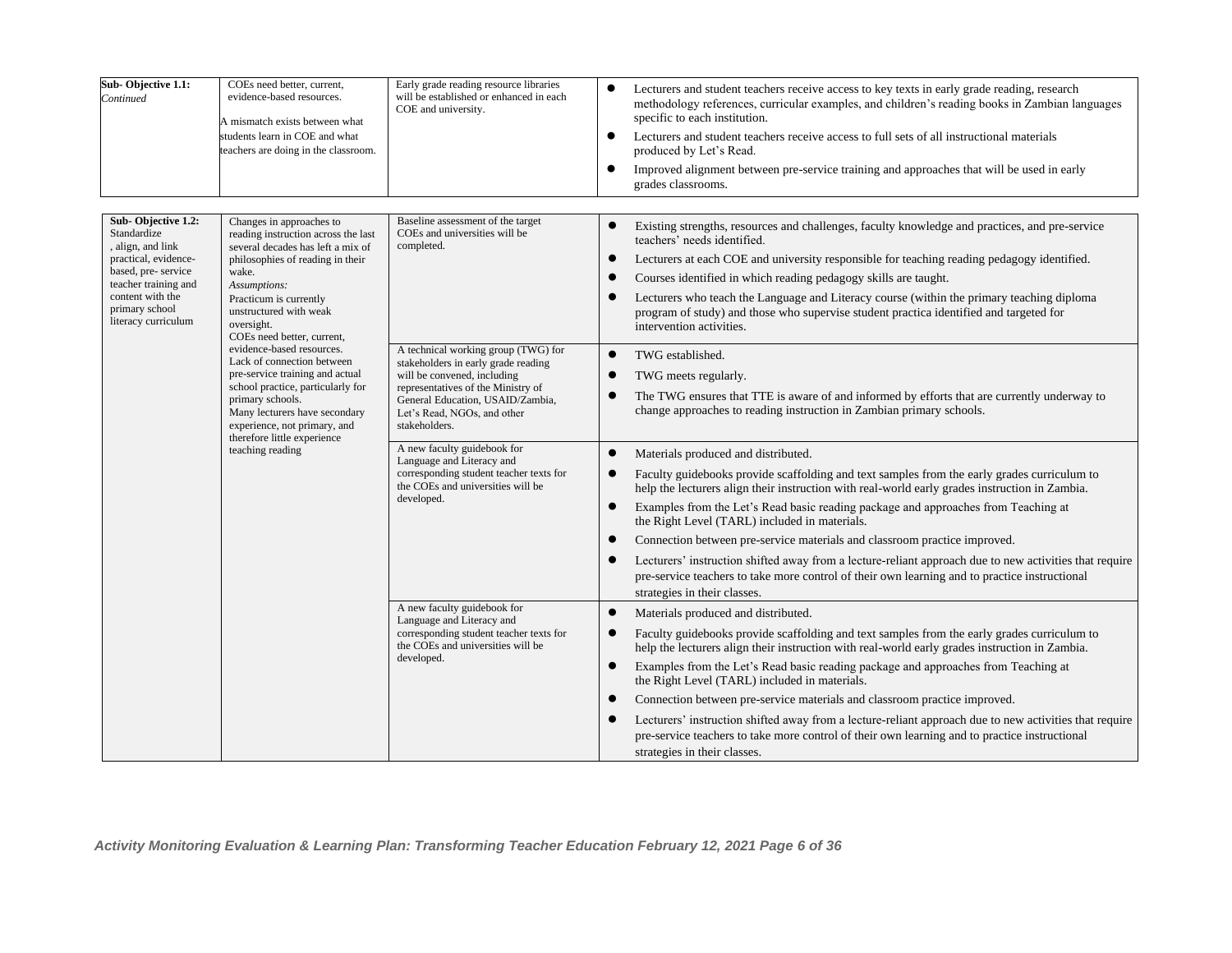| Sub-Objective 1.2:<br>(continued) | A new faculty guidebook for Language and<br>Literacy and corresponding student teacher | Materials produced and distributed.                                                                                                                                                                                                                                                                                                               |  |  |  |
|-----------------------------------|----------------------------------------------------------------------------------------|---------------------------------------------------------------------------------------------------------------------------------------------------------------------------------------------------------------------------------------------------------------------------------------------------------------------------------------------------|--|--|--|
|                                   | texts for the COEs and universities will be<br>developed.                              | Faculty guidebooks provide scaffolding and text samples from the early grades curriculum to<br>help the lecturers align their instruction with real-world early grades instruction in Zambia.                                                                                                                                                     |  |  |  |
|                                   |                                                                                        | Examples from the Let's Read basic reading package and approaches from Teaching at<br>the Right Level (TARL) included in materials.                                                                                                                                                                                                               |  |  |  |
|                                   |                                                                                        | Connection between pre-service materials and classroom practice improved.                                                                                                                                                                                                                                                                         |  |  |  |
|                                   |                                                                                        | Lecturers' instruction shifted away from a lecture-reliant approach due to new activities<br>that require pre-service teachers to take more control of their own learning and to practice<br>instructional strategies in their classes.                                                                                                           |  |  |  |
|                                   | A series of trainings to familiarize the<br>lecturers with the new materials for       | Invited lecturers attend trainings.                                                                                                                                                                                                                                                                                                               |  |  |  |
|                                   | Language and Literacy will be provided.                                                | Lecturers are provided opportunities to discuss the science of reading, the new Language and<br>Literacy content, and pedagogy for teacher training more generally.                                                                                                                                                                               |  |  |  |
|                                   |                                                                                        | Lecturers practice instruction with the new lessons.                                                                                                                                                                                                                                                                                              |  |  |  |
|                                   |                                                                                        | Lecturers discuss topics such as gender sensitivity, ensuring student safety in colleges of<br>education, and lecturer conduct.                                                                                                                                                                                                                   |  |  |  |
|                                   | Videos of evidence- based reading<br>instruction by Zambian teachers in various        | Videos produced and distributed.                                                                                                                                                                                                                                                                                                                  |  |  |  |
|                                   | types of schools will be created and<br>distributed.                                   | Videos provide needed support to the faculty members, as well as to student teachers:<br>Lecturers and student teachers receive opportunities to learn from video demonstrations of<br>specific skills, such as how to pronounce letter sounds, how to conduct formative assessment<br>or how manipulatives can be used to build spelling skills. |  |  |  |
|                                   | Centers of Excellence will be<br>established at target universities and                | Centers of Excellence established.                                                                                                                                                                                                                                                                                                                |  |  |  |
|                                   | select COEs                                                                            | Centers serve as bases for continuous professional development and support effective<br>instructional practices and provide coaching and mentoring across several COEs.                                                                                                                                                                           |  |  |  |
|                                   |                                                                                        | Centers support the use of appropriate information and communication technology, including<br>video lessons, virtual classrooms, open-source learning platforms, and virtual learning exchanges.                                                                                                                                                  |  |  |  |

| Sub-Objective 1.3:<br>Equip pre-service<br>teachers in Colleges of<br>Education and<br>universities with the<br>professional skills<br>necessary to deliver<br>quality literacy<br>instruction in primary<br>schools. | A mismatch exists between what<br>students learn in COE and what<br>teachers are doing in the<br>classroom, causing problems in<br>student teacher practica.<br>The education system lacks<br>safety and support, particularly<br>for girls. | A series of materials to be used over the<br>course of the practicum will be developed<br>and one-week trainings for lecturers who<br>supervise the practica will be provided. |  | Practicum materials produced and distributed.<br>COE/university students become more reflective about what they are learning and their<br>strengths and weaknesses in the classroom, through practicum activities and assignments.<br>Lecturers and supervisors are able to use materials and provide timely, appropriate feedback to<br>student teachers during the practicum.<br>All feedback documented to monitor progress over time: pre-service teachers meeting<br>minimum expected standards.<br>COE/university students report and reflect on feedback from mentor teachers. |  |  |  |  |
|-----------------------------------------------------------------------------------------------------------------------------------------------------------------------------------------------------------------------|----------------------------------------------------------------------------------------------------------------------------------------------------------------------------------------------------------------------------------------------|--------------------------------------------------------------------------------------------------------------------------------------------------------------------------------|--|---------------------------------------------------------------------------------------------------------------------------------------------------------------------------------------------------------------------------------------------------------------------------------------------------------------------------------------------------------------------------------------------------------------------------------------------------------------------------------------------------------------------------------------------------------------------------------------|--|--|--|--|
|                                                                                                                                                                                                                       |                                                                                                                                                                                                                                              | A monitoring and mentoring<br>program will be designed and<br>implemented by TTE.                                                                                              |  | New monitoring and mentoring system developed.<br>The new system leads mentor teachers and their pre-service trainees to have at least three<br>positive, non-evaluative, developmental discussions about teaching practices per semester.<br>In each session, the mentor teacher gives the pre-service trainee specific areas to focus on, and<br>then revisits these points at subsequent visits.<br>Pre-service teachers identified as struggling are referred for more intensive phone<br>coaching by a COE/university faculty member.                                            |  |  |  |  |

 *Activity Monitoring Evaluation & Learning Plan: Transforming Teacher Education February 12, 2021 Page 7 of 36*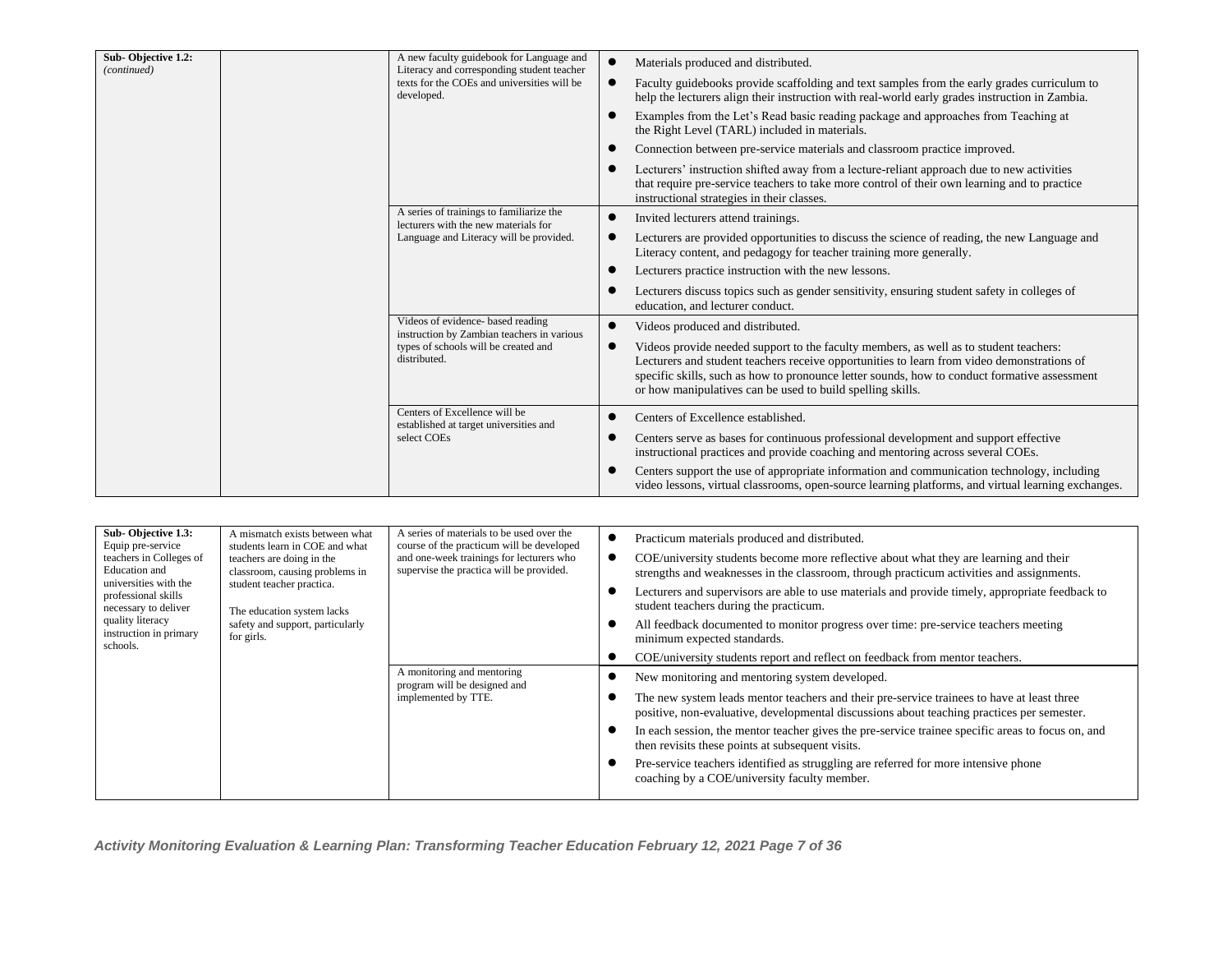|                                   | Connections with demonstration<br>schools are weak and largely one<br>directional                                                                                    | The TTE activity will build linkages<br>between the demonstration schools and the<br>COEs/universities.                                                                                                  | $\bullet$ | Demonstration schools provide opportunities for COE/university students to work with<br>primary school children throughout their programs.                                                                                                                                                                         |
|-----------------------------------|----------------------------------------------------------------------------------------------------------------------------------------------------------------------|----------------------------------------------------------------------------------------------------------------------------------------------------------------------------------------------------------|-----------|--------------------------------------------------------------------------------------------------------------------------------------------------------------------------------------------------------------------------------------------------------------------------------------------------------------------|
|                                   | Lack of a feedback loop<br>contributes to the disconnect                                                                                                             |                                                                                                                                                                                                          | $\bullet$ | COE/university students work with struggling early grade readers, providing a service to the<br>demonstration school while also observing how children develop reading skills.                                                                                                                                     |
|                                   | between the institutions that<br>train teachers and the schools<br>where they complete their                                                                         |                                                                                                                                                                                                          |           | Model/demonstration schools offer opportunities for COE/university students to observe actual<br>instruction in primary grade classrooms.                                                                                                                                                                          |
|                                   | practica and may work in the<br>future.                                                                                                                              |                                                                                                                                                                                                          | $\bullet$ | Observation of reading instruction built into the Language and Literacy course guide,<br>providing a structured observation experience.                                                                                                                                                                            |
|                                   |                                                                                                                                                                      |                                                                                                                                                                                                          | $\bullet$ | Demonstration school teachers invited to the COEs as guest lecturers.                                                                                                                                                                                                                                              |
|                                   |                                                                                                                                                                      |                                                                                                                                                                                                          |           | Expert primary grade teachers valued for their expertise, and their advice used to prepare the<br>COE/university students for what they will see in the classroom, both during their practicum and as<br>a full-time teacher.                                                                                      |
| Sub-Objective 1.3:<br>(continued) | Assumption: Demonstration<br>schools are willing to engage<br>more in providing feedback and                                                                         |                                                                                                                                                                                                          |           | Sufficient early grade reading books supplied to the demonstration schools (as needed) to allow<br>COE/university students to work with children one-on-one or in small groups.                                                                                                                                    |
|                                   | support to pre-service teachers.                                                                                                                                     |                                                                                                                                                                                                          | $\bullet$ | Demonstration schools and COEs/universities benefit from the linkage in a more balanced<br>way, with positive outcomes for pre-service teachers.                                                                                                                                                                   |
|                                   | School conditions are poor,<br>particularly in rural areas.                                                                                                          | TTE will provide demonstrations and<br>discussions on:                                                                                                                                                   | $\bullet$ | Content included in Language and Literacy course materials.                                                                                                                                                                                                                                                        |
|                                   |                                                                                                                                                                      | how to make low- or no-cost<br>manipulatives for use in<br>early grade reading<br>instruction.                                                                                                           |           | Pre-service teacher trainees knowledgeable about providing student-centered instruction and<br>differentiating instruction in low-resource settings, such as many of Zambia's rural schools.                                                                                                                       |
|                                   |                                                                                                                                                                      |                                                                                                                                                                                                          | $\bullet$ | COE/university students knowledgeable about the importance of community support for<br>children's literacy.                                                                                                                                                                                                        |
|                                   |                                                                                                                                                                      | community outreach around<br>literacy, parent participation in<br>education.<br>ways that parents and others can<br>contribute to literacy development,<br>even if community literacy levels are<br>low. |           | COE/university students prepared to engage in a positive manner with the families of their future<br>students.                                                                                                                                                                                                     |
|                                   | Teachers hold key roles in the<br>communities where they are                                                                                                         | TTE will include the core principles of<br>teacher professionalism, as defined by                                                                                                                        | $\bullet$ | Code of Conduct and Professionalism included in trainings and course materials.                                                                                                                                                                                                                                    |
|                                   | posted. Teacher professionalism<br>in attitudes and behaviors is an                                                                                                  | the Teaching Council of Zambia, in<br>the course materials developed and                                                                                                                                 | ٠         | Teachers from demonstration schools guest lecture at the COEs on teacher<br>professionalism and school safety for all students, especially girls.                                                                                                                                                                  |
|                                   | important component of high-<br>quality teacher training. The                                                                                                        | trainings conducted.                                                                                                                                                                                     | $\bullet$ | Pre-service teachers aware of core principles of teacher professionalism.                                                                                                                                                                                                                                          |
|                                   | education system lacks safety and<br>support, particularly for girls.                                                                                                |                                                                                                                                                                                                          |           | Teacher trainees exhibit core principles of teacher professionalism during practica.                                                                                                                                                                                                                               |
|                                   | Teaching not a career of choice<br>for many students, but is chosen<br>because they do not get accepted<br>into higher prestige majors or<br>colleges/ universities. | TTE will engage with stakeholders to<br>support efforts to recruit strong<br>candidates to teacher education<br>programs.                                                                                |           | Candidates with stronger academic preparation enter the teacher pipeline, resulting in less remedial<br>work required in the academic areas at the COEs (e.g., reviewing primary grades mathematics and<br>basic literacy skills) and more time focused on developing content knowledge and pedagogical<br>skills. |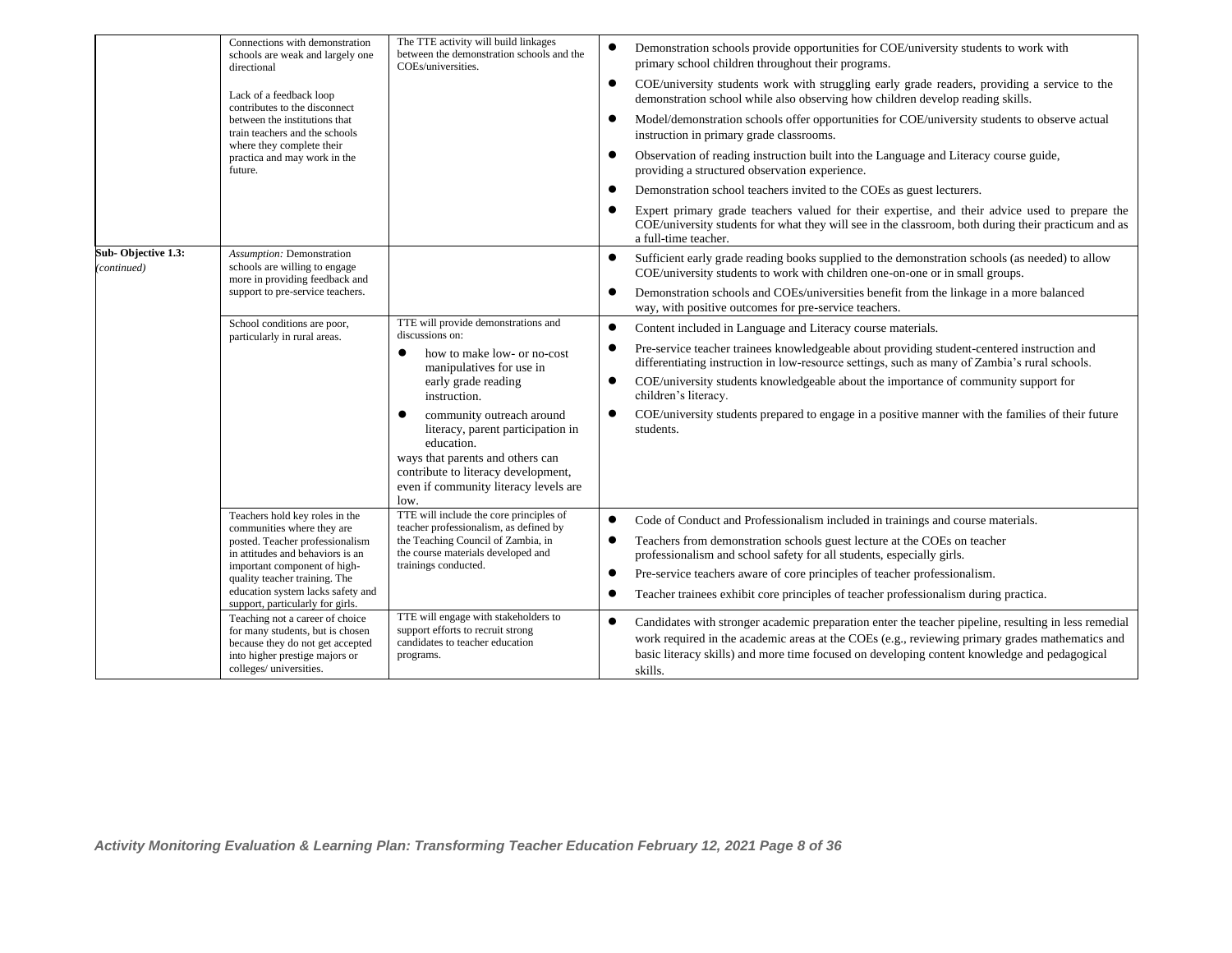| Sub-Objective 1.3:<br>(continued) | Recruitment and deployment<br>issues exist in the teacher<br>pipeline: Delay in hiring<br>National deployment leads to<br>LOI problems<br>Assumption: government<br>deployment policies are malleable.                                                                | TTE consortium will engage with<br>USAID/Zambia and the Zambian<br>government to discuss teacher hiring and<br>deployment policies and practices and<br>negotiate accelerated deployment<br>programs for highly-qualified graduates<br>of pre-service teacher education<br>programs. | • A path established for top graduates to receive priority placement.<br>This results in improved quality of those entering the pipeline, in terms of academic background.<br>Those exiting the pipeline with strong skills begin to make an impact in the classroom in a more<br>timely manner.                                                                                                                                                                                                                                                                                                                                                                                 |  |  |  |  |  |
|-----------------------------------|-----------------------------------------------------------------------------------------------------------------------------------------------------------------------------------------------------------------------------------------------------------------------|--------------------------------------------------------------------------------------------------------------------------------------------------------------------------------------------------------------------------------------------------------------------------------------|----------------------------------------------------------------------------------------------------------------------------------------------------------------------------------------------------------------------------------------------------------------------------------------------------------------------------------------------------------------------------------------------------------------------------------------------------------------------------------------------------------------------------------------------------------------------------------------------------------------------------------------------------------------------------------|--|--|--|--|--|
|                                   | Lecturers have little opportunity to<br>conduct research. A dearth of<br>contextually relevant and rigorous<br>research exists to inform the<br>training of pre-service teachers.<br>Assumption: lecturers are interested<br>in conducting collaborative<br>research. | The TTE activity will engage<br>COE/university lecturers,<br>COE/university students, and<br>demonstration school teachers in a series<br>of participatory action research studies.                                                                                                  | Opportunities provided for COEs and universities to engage in discussions around gender, the<br>role of teachers in Zambian society, and other issues central to ensuring a strong pipeline of<br>well-qualified teachers are provided.<br>Lecturers and faculty are provided opportunities to engage in rigorous education research.<br>Research skills of COE/university lecturers developed and strengthened.<br>Contextually relevant and useful evidence for early grade reading instruction is produced by<br>the PAR teams.<br>Research findings contribute to the body of knowledge regarding best practices in early grade<br>reading instruction and teacher training. |  |  |  |  |  |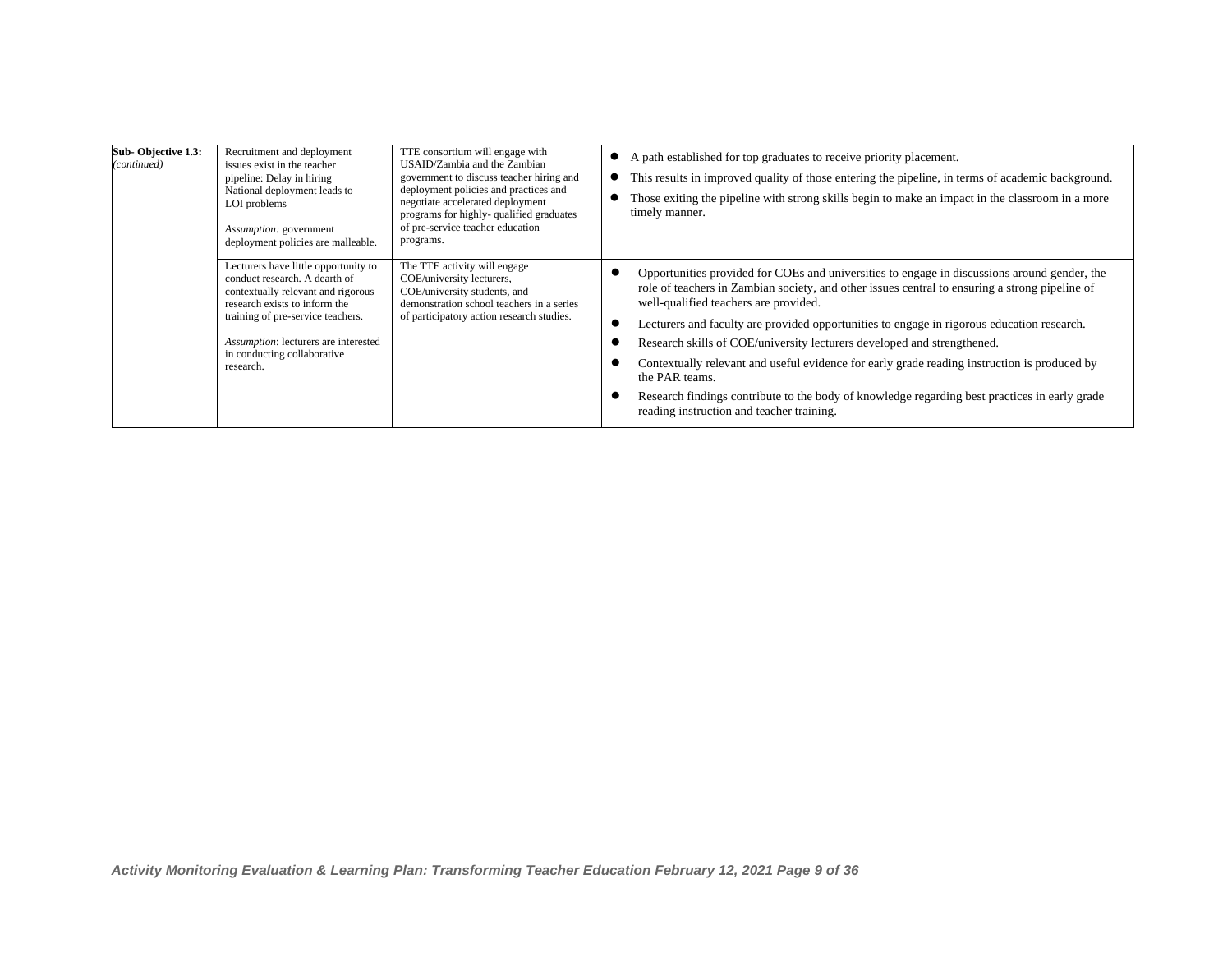#### Baseline Activities

A baseline assessment will be completed in the first half of 2021. This will include a situation analysis with each of the 10 colleges and two universities to determine the existing strengths, resources and challenges, faculty knowledge and practices, and pre-service teachers' needs. The research questions for the Situation Analysis are:

1) At each COE/university, what is the current state of the capacity of teacher educators to teach EGR and reading/literacy courses to pre-service (student) teachers?

2) At each COE/university, what is the current instructional methodology used in the college classroom?

3) At each COE/university, what resources are available and applicable to evidence-based instructional methods to teach reading/literacy skills?

4) What is the mechanism for enacting change to improve pre-service teachers' knowledge, skills, and attitudes related to the teaching of reading/literacy skills?

Using surveys, focus group discussions and observations and interviews, TTE will gather and analyze these data to answer the research questions, understand the starting point for the participants who will engage in different activities throughout the life of the project, and inform the approach used by the project. These data will also provide a way for TTE to measure change in knowledge, attitudes and practices exhibited by the lecturers, to contribute to internal project learning about what is impacting change at the Colleges of Education.

The project will also analyze the current reading curriculum and pre-service materials including the national guidelines for teacher education in Zambia as they relate to the teaching of early grade literacy skills. This review will be used to inform the new faculty guidebooks and student teacher texts for the COEs and universities.

#### <span id="page-10-0"></span>**2. MONITORING SECTION**

The overall purpose of the TTE project is to strengthen the capacity of the Zambian preservice teacher training institutions. TTE will monitor progress through the life of the project. We propose eight output indicators and one outcome indicator to measure progress throughout the project.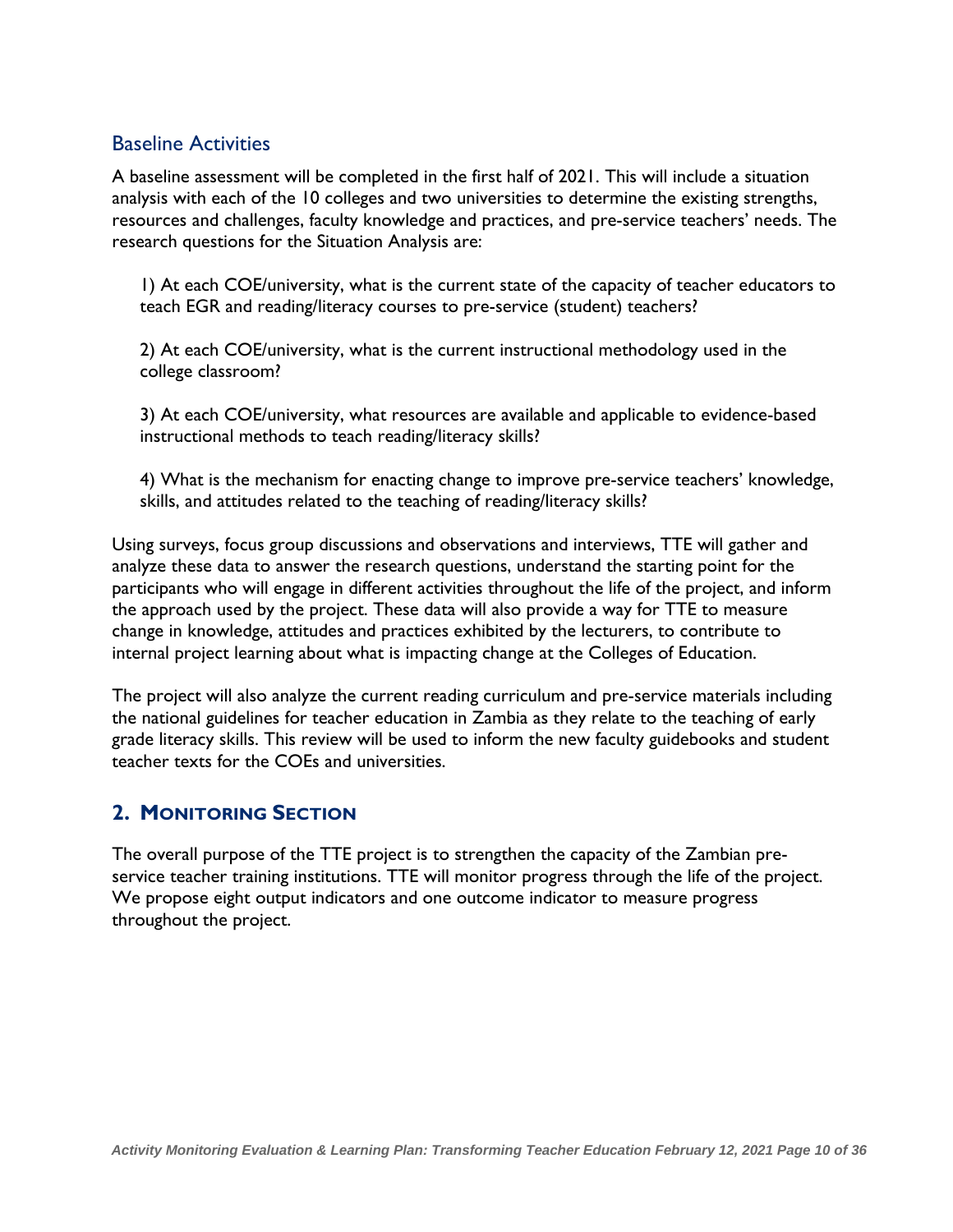### 2.1 Performance Monitoring Indicators

The performance monitoring indicators were selected to show key areas the project will reach in terms of institutions and beneficiaries.

<span id="page-11-0"></span>

|                           | <b>Performance Monitoring Indicators</b>                                                                                                                                                                                                                                                                                                                |                   |                                       |                                                                       |                                                                                                   |                        | <b>Targets</b>                |           |                 |                 |                  |                             |                          |
|---------------------------|---------------------------------------------------------------------------------------------------------------------------------------------------------------------------------------------------------------------------------------------------------------------------------------------------------------------------------------------------------|-------------------|---------------------------------------|-----------------------------------------------------------------------|---------------------------------------------------------------------------------------------------|------------------------|-------------------------------|-----------|-----------------|-----------------|------------------|-----------------------------|--------------------------|
| No<br>Standard/<br>Custom | <b>Performance Indicator</b>                                                                                                                                                                                                                                                                                                                            | Indicator<br>Type | Data<br>Collection<br>Methodolog<br>У | Unit of<br>Reporting                                                  | <b>Disaggregatio</b><br>n.                                                                        | Reporting<br>Frequency | <b>Base</b><br>-line<br>Value | YR1       | <b>YR 2</b>     | YR3             | YR4              | YR5                         | <b>LOP</b>               |
|                           | Objective: Strengthen the capacity of Zambia's pre-service teacher training institutions to improve student learning outcomes                                                                                                                                                                                                                           |                   |                                       |                                                                       |                                                                                                   |                        |                               |           |                 |                 |                  |                             |                          |
| Custom                    | Percent of lecturers with change<br>in knowledge, attitudes and/or<br>practices relating to the teaching<br>of language and literacy to<br>student teachers.                                                                                                                                                                                            | Outcome           | Survev                                | Percentage<br>of lecturers<br>with<br>improved<br>scores on<br>survey | Sex                                                                                               | YR1, 3, 5              | 0%                            | 0%        | 0%              | 30%             | 0%               | 60%                         | 60%                      |
| Custom                    | Number of Centers of Excellence<br>established                                                                                                                                                                                                                                                                                                          | Output            | Monitoring<br>Reports                 | Number of<br>Centers<br>established                                   | none                                                                                              | YR 1, 4, 5             | $\mathbf 0$                   | $\Omega$  | $\mathbf 0$     | $\mathbf 0$     | $\overline{4}$   | $\overline{4}$              | $\overline{4}$           |
| ES 1-3<br>Standard        | Number of learners in primary<br>schools or equivalent non-school<br>based settings reached with USG<br>education assistance.                                                                                                                                                                                                                           | Output            | Attendanc<br>e<br>Registers           | Number of<br>learners                                                 | Sex                                                                                               | Annual                 | $\Omega$                      | $\Omega$  | $\Omega$        | 6,000           | 6,000            | 6,000                       | 18.000                   |
| training                  | Sub-Objective 1.1: Equip targeted Colleges of Education and university faculty and lecturers with the skills and experience necessary to deliver effective instruction to teachers in<br>Sub-Objective 1.2 Standardize, align, and link practical, evidence-based, pre-service teacher training and content with the primary school literacy curriculum |                   |                                       |                                                                       |                                                                                                   |                        |                               |           |                 |                 |                  |                             |                          |
| $ES. 2-1$<br>Standard     | Number of host country higher<br>education institutions receiving<br>capacity development support<br>with USG assistance.                                                                                                                                                                                                                               | Output            | Activity<br>Monitoring<br>Reports     | Number of<br>institutions                                             | Type of<br>institution<br>(public HEI)                                                            | Annual                 | $\Omega$                      | 12        | $\overline{12}$ | $\overline{12}$ | $\overline{12}$  | $\overline{12}$             | $\overline{12}$          |
| $ES. 2-2$<br>Standard     | Number of individuals attending<br>higher education institutions with<br>USG scholarship or financial<br>assistance.                                                                                                                                                                                                                                    | Output            | Activity<br>Monitoring<br>Reports     | Number of<br>individuals                                              | Type of<br>program<br>(attending US<br>HEI, short-<br>term<br>programs,<br>long-term<br>programs) | Annual                 | $\mathbf 0$                   | $2 - RES$ | 2- MA<br>6-RES  | $2-RES$<br>4-MA | $10-ST$<br>4- MA | $\overline{10}$ -ST<br>2-MA | $20-ST$<br>4-MA<br>6-RES |

 *Activity Monitoring Evaluation & Learning Plan: Transforming Teacher Education February 12, 2021 Page 11 of 36*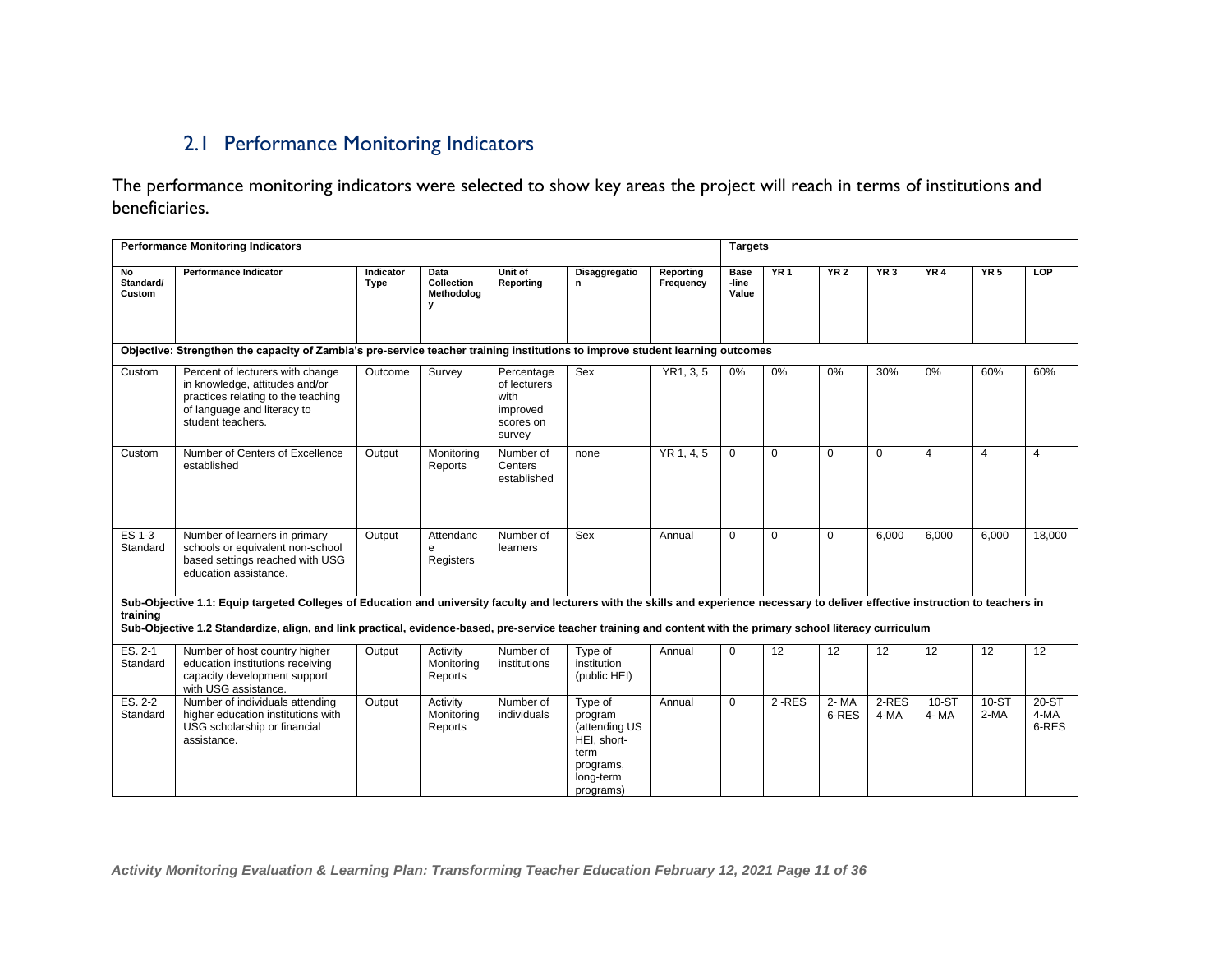| ES 2-52<br>Standard  | Number of individuals affiliated<br>with higher education institutions<br>receiving capacity development<br>support with USG assistance.<br>Sub-Objective 1.3 Equip pre-service teachers in Colleges of Education and universities with the professional skills necessary to deliver quality literacy instruction in primary school | Output | Activity<br>Monitoring<br>Reports | Number of<br>individuals                         | sex, type of<br>individual<br>(admin,<br>faculty, staff,<br>researcher.<br>post-doc) | Annual | $\mathbf 0$ | 45 | 45 | 45 | 45          | 45       | 45   |
|----------------------|-------------------------------------------------------------------------------------------------------------------------------------------------------------------------------------------------------------------------------------------------------------------------------------------------------------------------------------|--------|-----------------------------------|--------------------------------------------------|--------------------------------------------------------------------------------------|--------|-------------|----|----|----|-------------|----------|------|
| ES. 1-12<br>Standard | Number of education<br>administrators and officials who<br>complete professional<br>development activities with USG<br>assistance.                                                                                                                                                                                                  | Output | Activity<br>Monitoring<br>Reports | Number of<br>administrato<br>rs and<br>officials | Sex                                                                                  | Annual | $\mathbf 0$ | 5  | 5  | 0  | $\mathbf 0$ | $\Omega$ | 5    |
| ES. 1-50<br>Standard | Number of public and private<br>schools receiving USG<br>assistance.                                                                                                                                                                                                                                                                | Output | Activity<br>Monitoring<br>Reports | Number of<br>schools                             | Type of<br>school (pre-<br>primary,<br>primary,<br>secondary,<br>public,<br>private) | Annual | $\mathbf 0$ | 0  | 12 | 12 | 12          | 12       | 12   |
| ES. 1-6<br>Standard  | Number of educators who<br>complete professional<br>development activities with USG<br>assistance.                                                                                                                                                                                                                                  | Output | Activity<br>Monitoring<br>Reports | Number of<br>teachers                            | Sex, Type of<br>Educator<br>(student<br>teachers)                                    | Annual | 0           | 5  | 5  | 5  | 1205        | 1200     | 2405 |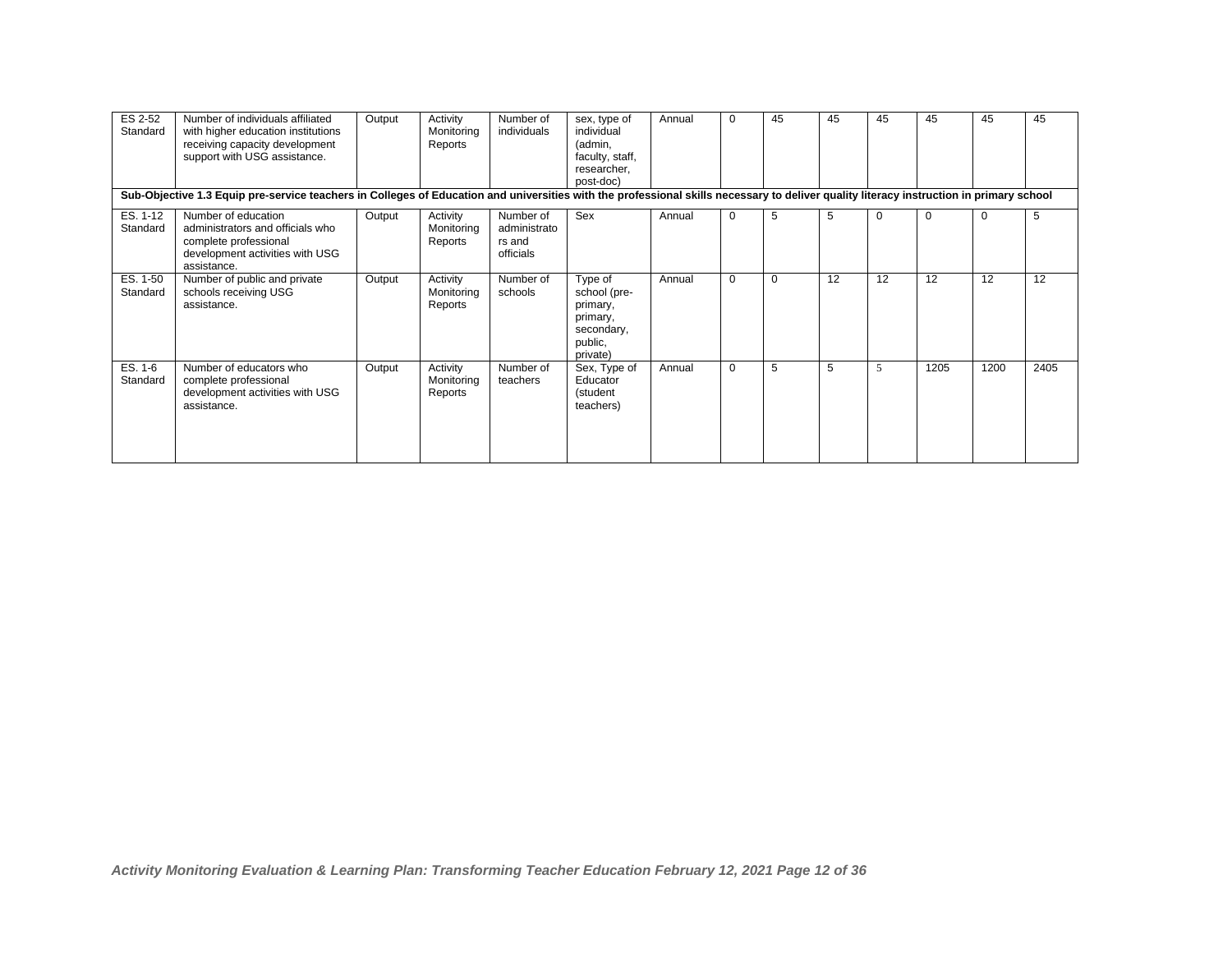#### <span id="page-13-0"></span>2.2 Indicator Reference Information

The Performance Indicator Reference Sheets show TTE's projected approach to collecting and reporting on the outcome and output indicators selected. These can be found in Annex A.

#### <span id="page-13-1"></span>2.3 Indicator Baselines and Targets

Targets for the TTE project will be set following the baseline data collection. The situation analysis will provide relevant biographical data about the participants. Once that baseline situation analysis report is final, the targets can be drafted and shared for review and finalization.

#### <span id="page-13-2"></span>**3. EVALUATION SECTION**

#### <span id="page-13-3"></span>3.1 Evaluation Plan

The TTE project will focus on learning throughout each activity rather than evaluating. One area that TTE is intent on measuring is how the lecturers' knowledge, attitudes, and skills change over time as a result of their engagement with the TTE capacity development activities. To determine if the activities have been able to change the knowledge, attitudes and practices of all lecturers in the language and literacy departments, TTE will conduct a baseline survey of key areas of KAP that will be addressed through the new curriculum and pedagogical approaches taught through the capacity development activities. Following the baseline, 45 lecturers will be selected to participate in the TTE activities for the five years. At midline (year 3) and endline (year 5) the same 45 lecturers will take the KAP survey to determine if they demonstrate any change.

This KAP will be administered by the TTE staff and UNZA lecturers. After analyzing the midline results, TTE will convey a learning session with all partners to show which areas lecturers are improving and what areas still need additional focus. This will inform the last two years of the project activities. At endline, the results will be presented to demonstrate what impact TTE has made in developing the capacity of the targeted colleges of education and universities.

#### <span id="page-13-4"></span>**4. LEARNING SECTION**

The TTE team is structured in a way that promotes collaboration across implementing partners. FSU, UNZA, and School-to-School International are working closely together as an integrated team, rather than as separate units. Consequently, the partners will be continually in dialogue about the project, opportunities for collaborative research, and opportunities to learn from the project's progress during its course. The Technical Working Group (TWG) offers a formal opportunity to get feedback on these issues from a broader set of stakeholders, including representatives from the MOGE and other government agencies. Among other responsibilities, the TWG will approve the projects selected for the Participatory Action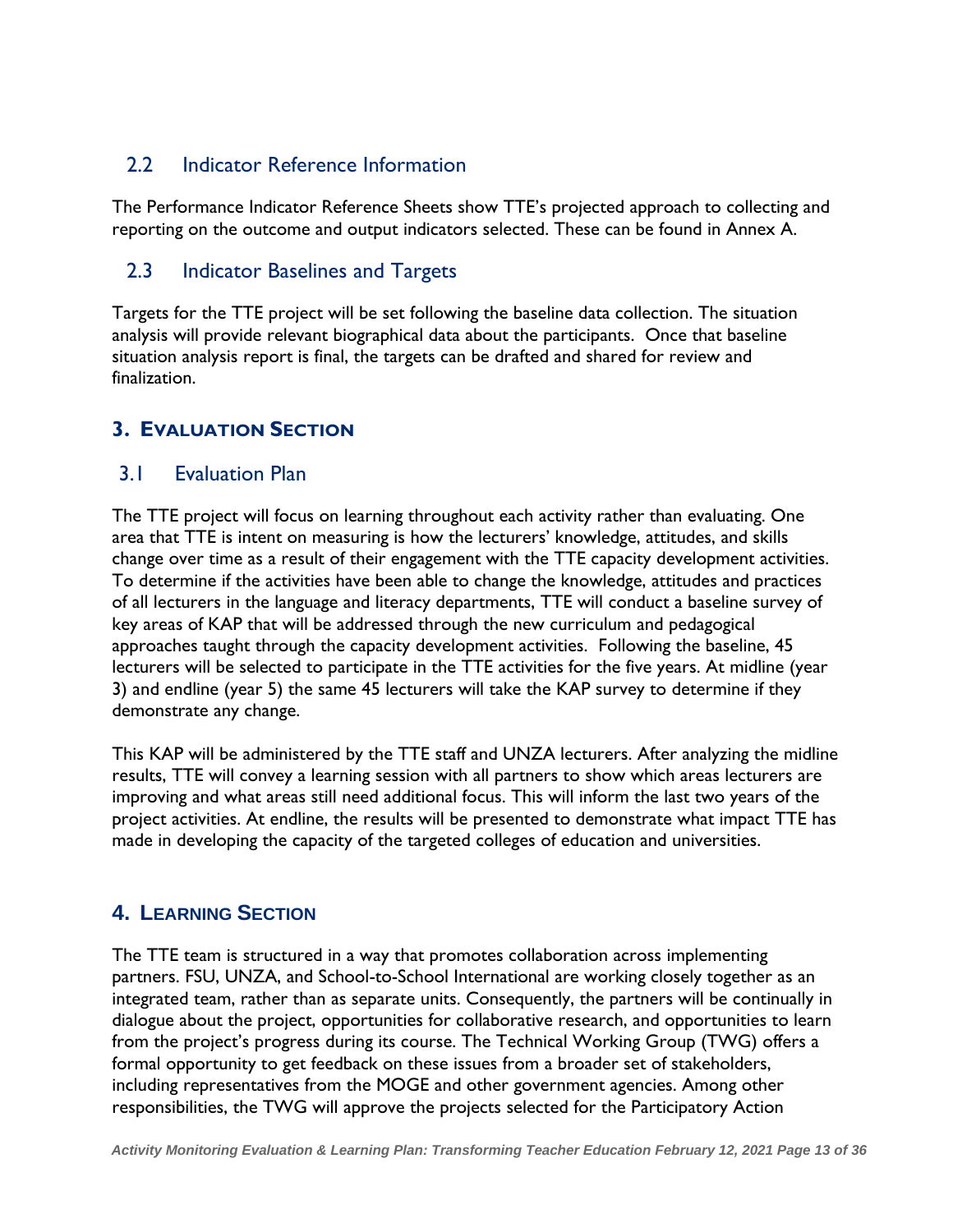Research (PAR) activities. This will ensure that the selected research topics are of broad interest and relevance to the central actors involved in pre-service teacher education in Zambia.

During the course of the TTE project, the activity's leadership team will look for opportunities to fill knowledge gaps related to the technical implementation approach, operating environments, and assumptions and risks. For example, one of the initial PAR projects will likely be on the teacher pipeline, examining recruitment to and graduation from COEs and subsequent teacher hiring patterns. This will fill the need for better data on the backlog in hiring of pre-service teachers into government schools. This data may be used for advocacy with the Zambian government and the development of suggested teacher hiring guidelines, with the goal of improving efficiency in the Zambian public education system. All of the PAR projects will feed into the collaboration, learning, and adapting process.

We will take advantage of additional opportunities to learn from data during the project. Through the baseline assessment, we will learn about the resources that the COEs and universities bring to pre-service teacher training as well as the challenges they face. We will use this information to more closely align materials and training with the lecturers' needs. Similarly, the pilot of the new monitoring and mentoring system for pre-service teachers in their practicum will allow us to make adjustments as necessary to produce a locally relevant and practical feedback system before its roll-out to all participating COEs/universities.

We anticipate that our approaches and activities will change over the course of the project, as a result of our focus on CLA. For example, as discussed above, our approach to the monitoring and mentoring program will be influenced by the pilot findings. The results of our monitoring and evaluation processes will also yield data that will be used during the activity. We will monitor lecturer learning over the course of various types of training, as an example, using the findings to tailor later trainings as appropriate. As the relationships with the demonstration schools develop, we may identify other opportunities to assess pre-service teacher performance during the practicum. Led by researchers, the TTE team will take advantage of all opportunities, both pre-planned and ad-hoc, to learn and improve over the course of the project.

#### <span id="page-14-0"></span>**5. DATA MANAGEMENT, REPORTING AND QUALITY ASSURANCE**

#### <span id="page-14-1"></span>5.1 Data Collection

The data collected during the situational analysis will include surveys (collected via interview with a data collector using a tablet); interviews (conducted one-on-one with a data collector and audio recorded); observations (conducted by a data collector tracking using a tablet-based tool) and focus groups (conducted in groups of 6-8 with one data collector and audio recorded). There will be follow-up with the 45 lecturers to measure their KAP throughout the duration of the project.

Data will be collected through abbreviated in-person campus visits by the TTE team and remote interviews, observations and surveys conducted by Heads of Sections at the COEs,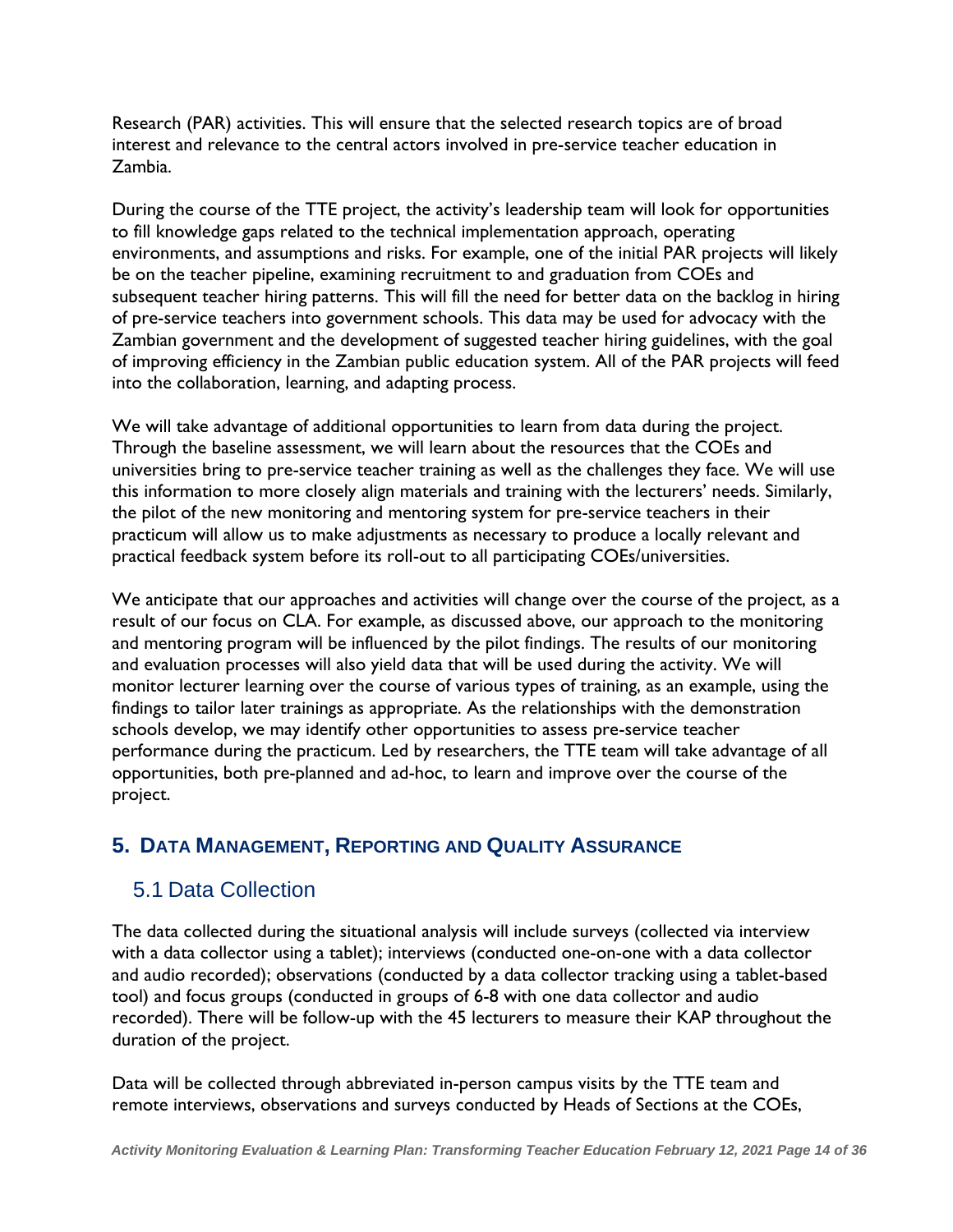UNZA faculty and FSU team members. All traveling team members will be tested for COVID-19 prior to traveling and will observe a quarantine upon arrival back in Lusaka.

The traveling enumerators will be divided into two teams including TTE leadership, UNZA and Ministry of Education. The Head of Section at each COE will be responsible for facilitating surveys and recording class observations at the COE and demonstration schools. The remote enumerators will consist of UNZA and FSU team members. The traveling enumerators will wear masks and respect social distance during data collection. There will be no physical contact with participants and limited touching of items such as pens or tablets. Consent will be oral. Data collection activities will be conducted orally, electronically (via a tablet), or with paper. Participants will be provided sanitizer before and after handling any pens or tablets, and all items will be wiped down with sanitizer after use. Social distancing of at least 6 feet will be maintained at all times, including in focus groups. All data collection will take place outside. We will implement any additional protective measures that may be required by national mandates at the time of data collection, above and beyond what is discussed here.

The data that will be collected will include: surveys (collected by the HOS using a tablet); interviews (conducted one-on-one with an enumerator and audio recorded or remotely via Zoom); observations (conducted by the HOS using a tablet-based tool) and focus groups (conducted in groups of 4-8 with one enumerator and audio recorded).

All face-to-face research carries possible risk of COVID-19 transmission. However, we note that in Zambia, a national mask mandate requires masks in all public places, including while outside in public spaces, and compliance is high. The baseline study, which takes place at COEs on days when students and faculty are attending for their usual course activities, does not bring additional risk to the participants.

All US-based data collectors will be tested for COVID-19 prior to traveling, as this is a condition for entry into Zambia. The data collection team will wear masks during data collection. There will be no physical contact with participants nor touching of items such as pens or tablets, as consent and all data collection activities will be conducted orally (including the survey). Social distancing of at least six (6) feet will be maintained at all times, including in focus groups. We will implement any additional protective measures that may be required by national mandates at the time of data collection, above and beyond what it discussed here.

Project data management, including the ongoing tracking of individuals participating in the capacity development activities and the short- and long-term study programs, will be done by the M&E coordinator with the use of enrollment logs and mobile phone surveys.

#### <span id="page-15-0"></span>5.2 Data Storage

Data storage and security will be the responsibility of the TTE project's Monitoring and Evaluation Coordinator, under the supervision of Dr. Zuilkowski, the Project Director. Data will be collected on tablets, uploaded to and stored on a secure server, and will not be transported on personal computers. TTE staff will have access to the deidentified data for analysis purposes. After the completion of the TTE project and the closure of the Lusaka office,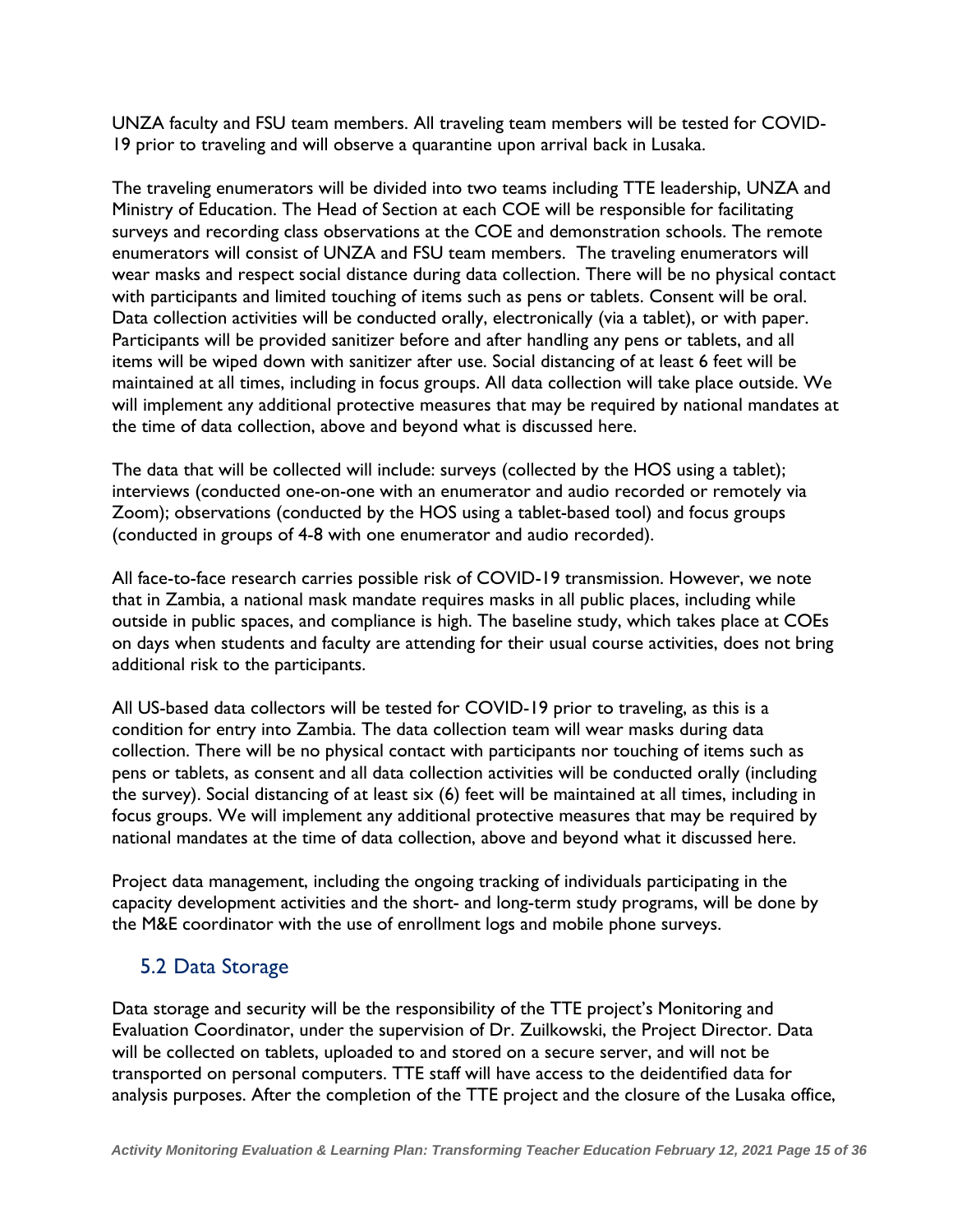we will move the data to FSU servers for two years, before deleting the original data. No identifiable data, such as names, will be stored after the data has been uploaded to the central server and cleaned. For faculty, some background information on years of experience at the COE and in the classroom will be retained, and gender for both students and faculty. The data will be stored for the five-year length of the project (2020-2025), and then for an additional two years after the TTE project's completion, to allow for the finalization of publications.

#### <span id="page-16-0"></span>5.3 Data Security

Data will be deidentified immediately upon upload to our secure server. All data files will be password protected and used only on password-protected project computers. All staff with access to the data will have CITI certificates.

#### <span id="page-16-1"></span>5.4 Data Analysis and Use

The baseline data will be analyzed to set baseline values and determine the needs for each College of Education/University. We will use descriptive statistics to summarize survey and observation data, including percentages, means, and standard deviations. We will use Stata software to analyze the qualitative data. The qualitative data from focus groups and interviews will be analyzed using a thematic analysis approach. We will use Dedoose software to analyze the qualitative data. The results will be presented in a baseline report for review and approval by USAID. The same tools will be used again in Years 3 and 5 to show change over time.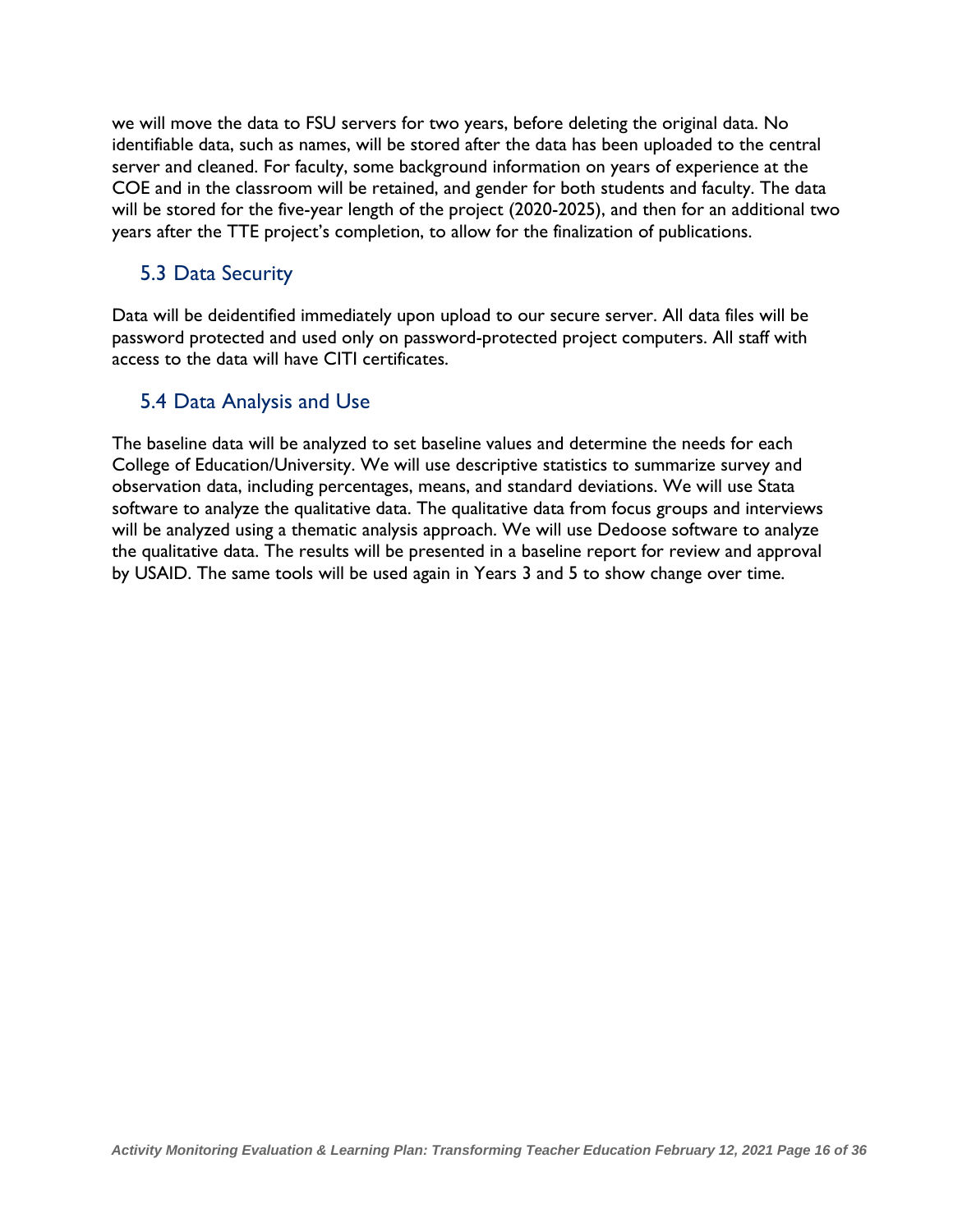# <span id="page-17-0"></span>**APPENDIX A: PIRS**

These performance indicator reference sheets will be updated as needed throughout the activities.

| <b>Indicator</b>             | Custom - Percentage of lecturers with demonstrate increased knowledge,<br>attitudes and/or practices relating to the teaching of language and literacy<br>to student educators.                                                                             |
|------------------------------|-------------------------------------------------------------------------------------------------------------------------------------------------------------------------------------------------------------------------------------------------------------|
|                              | This indicator measures lecturers' knowledge, attitudes and practices to<br>determine if there have been increase following their participation in the TTE<br>activities.                                                                                   |
|                              | Knowledge - Information and skills acquired by a person through experience or<br>education; the theoretical or practical understanding of a subject. This will<br>measure what a lecturer knows about the way to teach language/literacy.                   |
| Definition                   | Attitude - Attitudes are acquired characteristics of an individual. Attitude has<br>been defined as a relatively enduring organization of beliefs around an object,<br>subject, or concept which predisposes one to respond in some preferential<br>manner. |
|                              | Practices - Actual application or use of an idea, belief, or method, as opposed to<br>theories relating to it. This is how the lecturers will actually model reading<br>instruction in the classroom.                                                       |
| Unit of<br>Measure           | Percentage of lecturers who demonstrate a statistically significant change in<br>knowledge, attitudes and/or practices                                                                                                                                      |
| Indicator Type               | Outcome                                                                                                                                                                                                                                                     |
| <b>Reporting Type</b>        | percent                                                                                                                                                                                                                                                     |
| <b>Baseline</b><br>Timeframe | All lecturers participating in the cohorts will take a KAP baseline survey and then<br>again in Y3 and Y5.                                                                                                                                                  |
| Reporting<br>Frequency       | Y1, Y3, Y5                                                                                                                                                                                                                                                  |
| Data Source                  | Knowledge, Attitude and Practices Assessment                                                                                                                                                                                                                |
| Data Collection              | The baseline data collection will take place with a team conducing the project's<br>situational analysis. The KAP will be conducted again in YRs 3 and 5 with the TTE<br>local team.                                                                        |
| Disaggregate(s)              | Number of males<br>Number of females                                                                                                                                                                                                                        |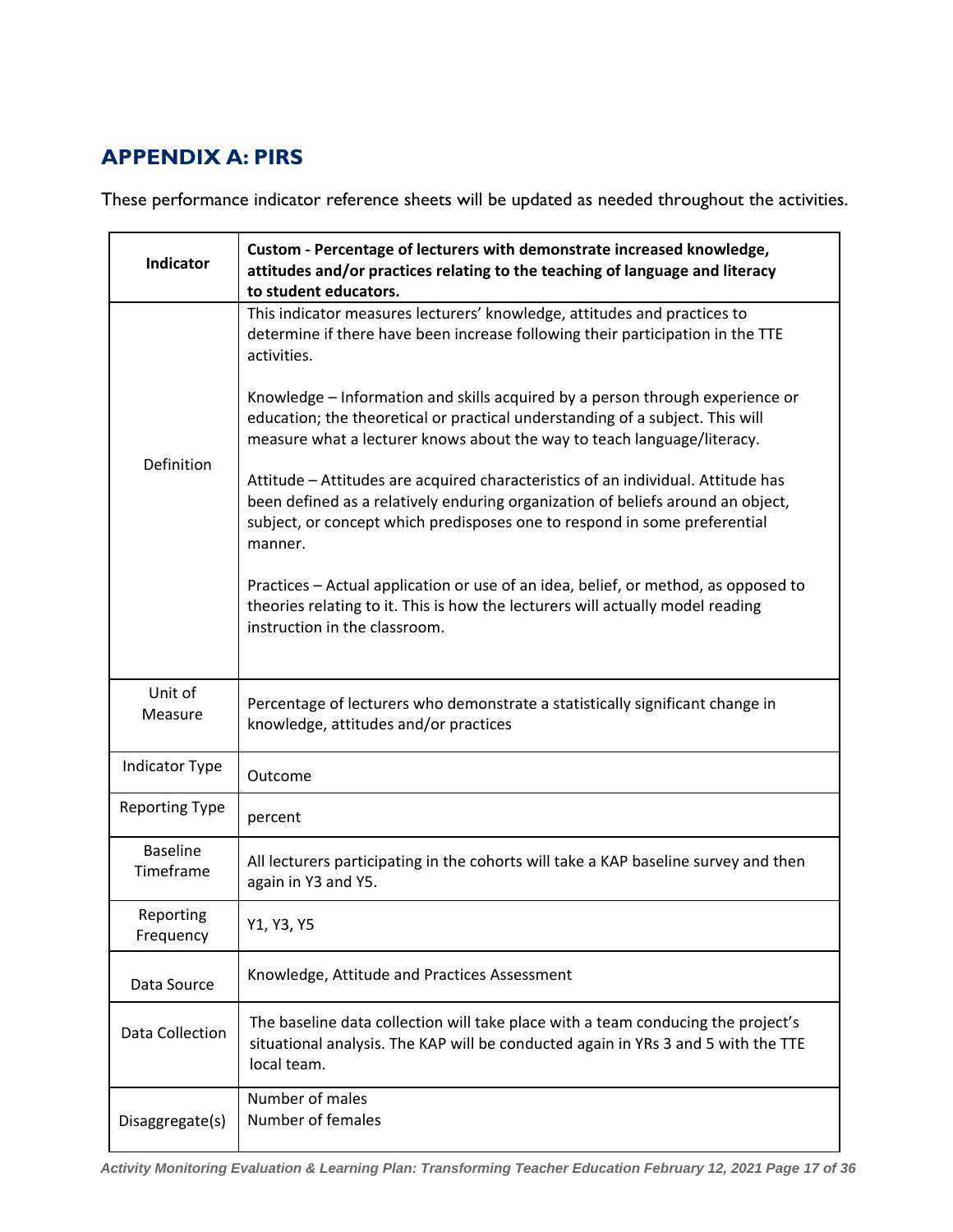| Rationale for<br>Targets:      | After 2 years of working with the lecturers, it would be feasible to estimate that 30%<br>of the those participating would demonstrate increases in one or more of the areas<br>measured on the KAP and 60% after 5 years of the intervention. |
|--------------------------------|------------------------------------------------------------------------------------------------------------------------------------------------------------------------------------------------------------------------------------------------|
| Changes to<br>Indicator:       |                                                                                                                                                                                                                                                |
| <b>Other Notes:</b>            |                                                                                                                                                                                                                                                |
| This sheet last<br>updated on: | Dec 28, 2020                                                                                                                                                                                                                                   |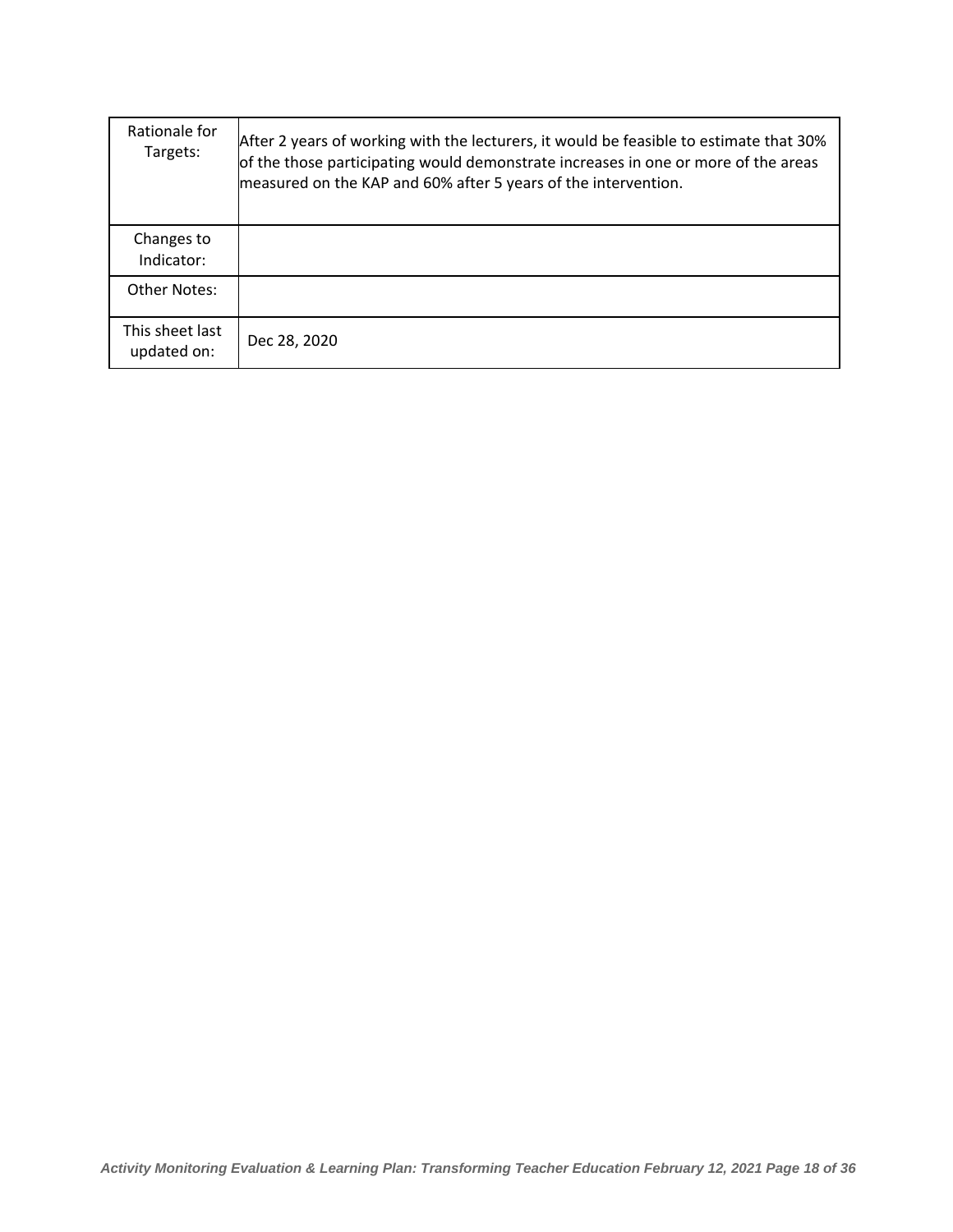| Indicator                    | Custom - Number of Centers of Excellence established                                                                                                                                                                                                                                                                                                                                                                                                                                                                                                                                                                                                                     |
|------------------------------|--------------------------------------------------------------------------------------------------------------------------------------------------------------------------------------------------------------------------------------------------------------------------------------------------------------------------------------------------------------------------------------------------------------------------------------------------------------------------------------------------------------------------------------------------------------------------------------------------------------------------------------------------------------------------|
|                              |                                                                                                                                                                                                                                                                                                                                                                                                                                                                                                                                                                                                                                                                          |
|                              | This indicator measures the number of Centers of Excellence established by the<br>TTE project.                                                                                                                                                                                                                                                                                                                                                                                                                                                                                                                                                                           |
| Definition                   | Center of Excellence - These are centers within the COEs and Universities that<br>will serve as bases for continuous professional development and will support<br>effective instructional practices and provide coaching and mentoring across<br>several Colleges of Education. A center can be counted if it does any of the<br>following: use of appropriate information and communication technology to<br>support professional development including video lessons, virtual classrooms,<br>open-source learning platforms; virtual learning exchanges between Centers of<br>Excellence and COEs; mentoring programs; resource sharing among partner<br>institutions. |
|                              | Selection of where to establish the Centers of Excellence will be based on<br>engagement with and support of the activity, as demonstrated by efforts such<br>as consistent lecturer participation in trainings, provision of space at the COE<br>for trainings, participation in research and curriculum development activities,<br>and demonstrated leadership and commitment in the area of early grade<br>reading.                                                                                                                                                                                                                                                   |
| Unit of<br>Measure           | Number of Centers of Excellence established                                                                                                                                                                                                                                                                                                                                                                                                                                                                                                                                                                                                                              |
| Indicator<br><b>Type</b>     | Output                                                                                                                                                                                                                                                                                                                                                                                                                                                                                                                                                                                                                                                                   |
| Reporting<br><b>Type</b>     | Number                                                                                                                                                                                                                                                                                                                                                                                                                                                                                                                                                                                                                                                                   |
| <b>Baseline</b><br>Timeframe | The baseline value is zero.                                                                                                                                                                                                                                                                                                                                                                                                                                                                                                                                                                                                                                              |
| Reporting<br>Frequency       | Y4, Y5                                                                                                                                                                                                                                                                                                                                                                                                                                                                                                                                                                                                                                                                   |
| Data Source                  | <b>Activity Monitoring Visits</b>                                                                                                                                                                                                                                                                                                                                                                                                                                                                                                                                                                                                                                        |
| Data Collection              | The project will track engagement of the Colleges of Educations to determine<br>where to establish the Centers of Excellence. Once the sites are selected, TTE<br>will monitor the Centers of Excellence to ensure use of the resources and<br>materials are being utilized.                                                                                                                                                                                                                                                                                                                                                                                             |
| Disaggregate<br>(s)          | None                                                                                                                                                                                                                                                                                                                                                                                                                                                                                                                                                                                                                                                                     |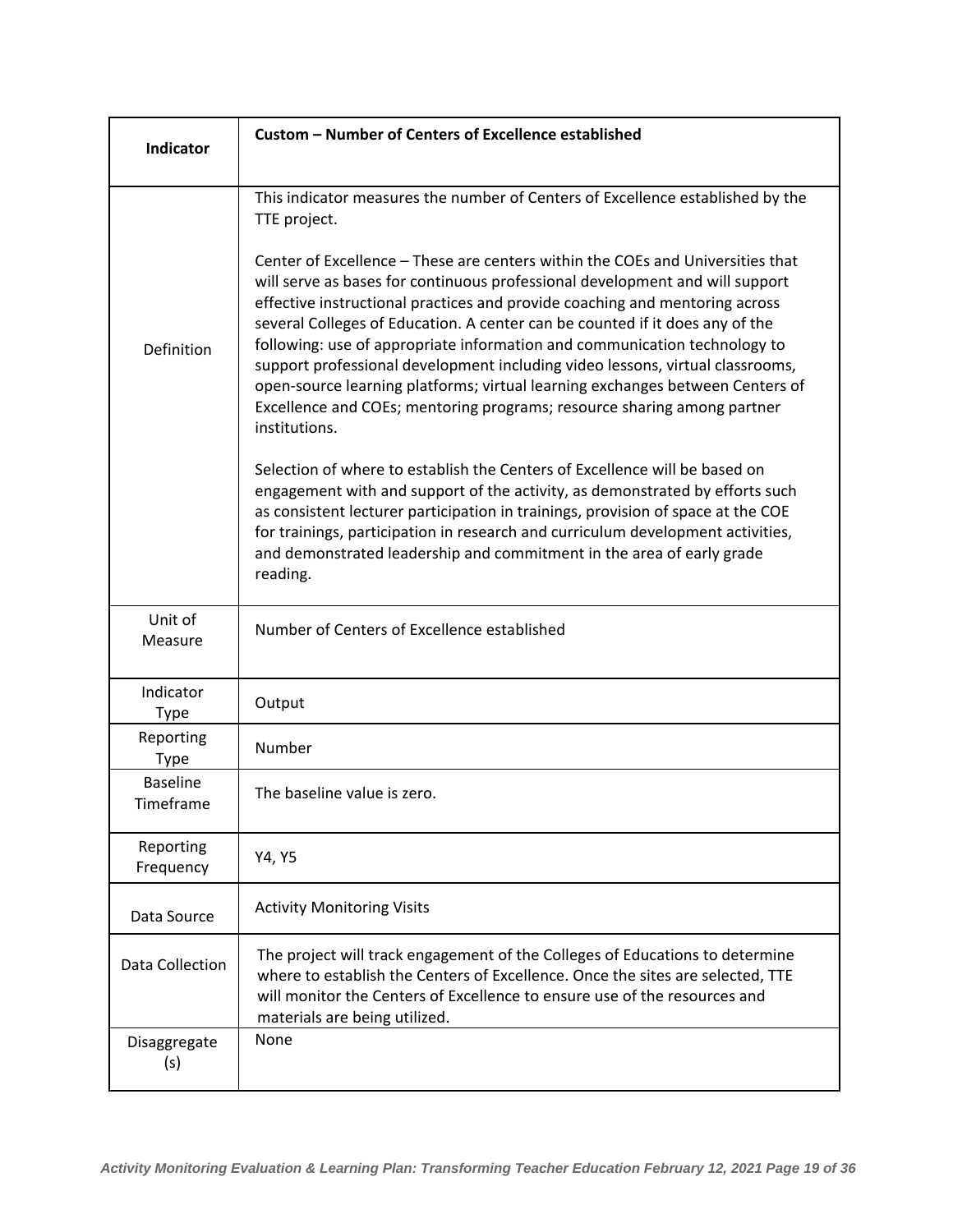| Rationale for<br>Targets:         | After year 3, the four sites will be selected and established in year 4. |
|-----------------------------------|--------------------------------------------------------------------------|
| Changes to<br>Indicator:          |                                                                          |
| Other Notes:                      |                                                                          |
| This sheet<br>last updated<br>on: | February 9, 2021                                                         |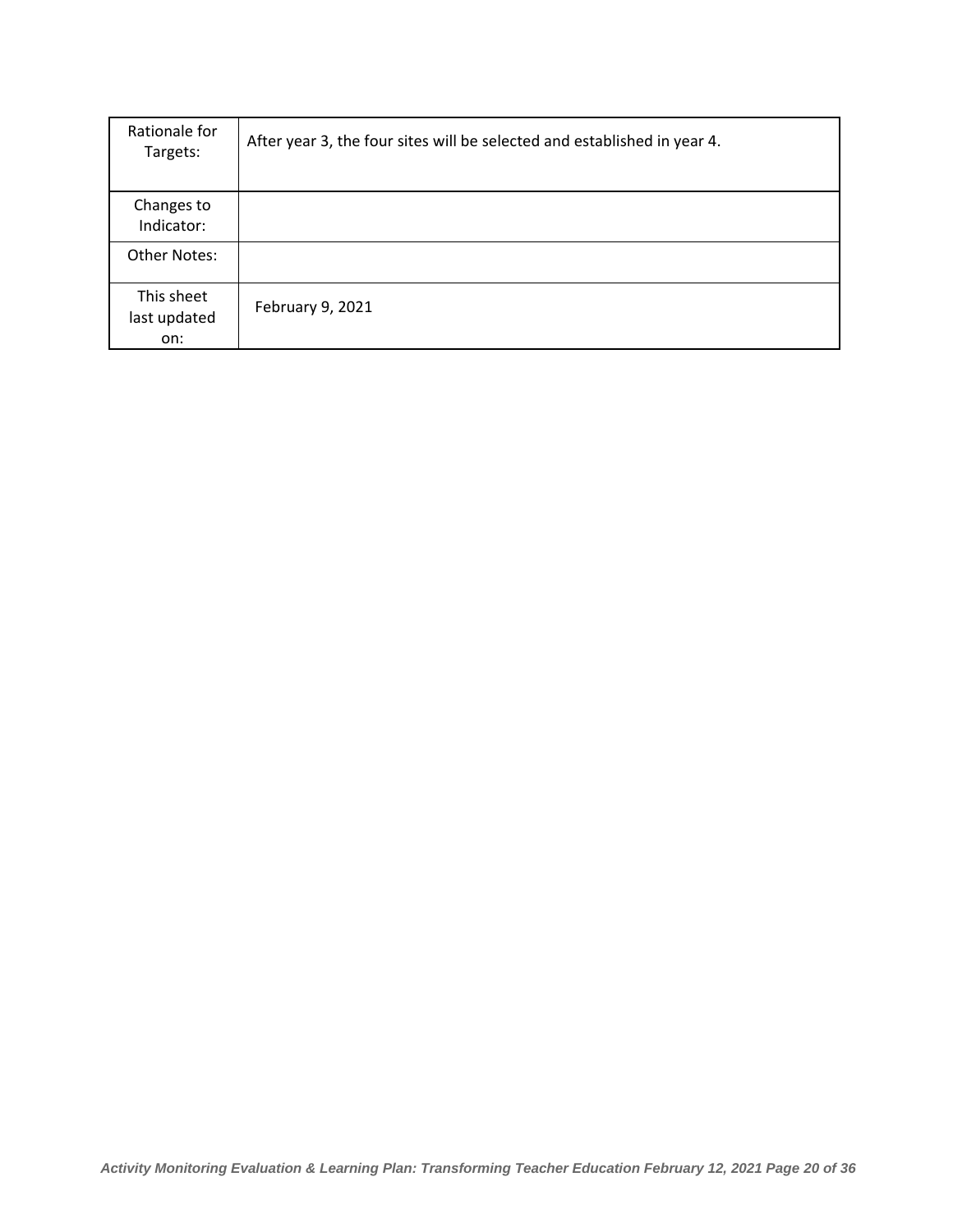| <b>Indicator</b>   | ES.1-3 Number of learners in primary schools or equivalent non-school<br>based settings reached with USG education assistance                                                                                                                                                                                                                                                                                                                                                                                                                                                                                                                                                                                                                                                                                                                                                                                                                                                                                                                                                                                                                                           |
|--------------------|-------------------------------------------------------------------------------------------------------------------------------------------------------------------------------------------------------------------------------------------------------------------------------------------------------------------------------------------------------------------------------------------------------------------------------------------------------------------------------------------------------------------------------------------------------------------------------------------------------------------------------------------------------------------------------------------------------------------------------------------------------------------------------------------------------------------------------------------------------------------------------------------------------------------------------------------------------------------------------------------------------------------------------------------------------------------------------------------------------------------------------------------------------------------------|
| <b>Definition</b>  | A learner is an individual who is enrolled in an education program for the<br>purpose of acquiring academic basic education skills or knowledge. Learners who<br>are enrolled in formal primary school, as defined by government policy, or the<br>non-formal equivalent of primary school can be counted towards this<br>indicator. This includes, but is not limited to, learners enrolled in government<br>schools, NGO-run schools, religious schools, accelerated or alternative learning<br>programs, so long as the school or program is designed to provide an<br>education equivalent to the accepted primary-school curriculum.                                                                                                                                                                                                                                                                                                                                                                                                                                                                                                                               |
|                    | Learners enrolled in kindergarten should NOT be included under this indicator<br>regardless of whether kindergarten is accepted and funded by the government as<br>an integrated component of primary education. Instead, kindergarteners should be<br>reported under ES.1-53: Number of learners in pre-primary schools or equivalent<br>non-school based settings reached with USG education assistance.                                                                                                                                                                                                                                                                                                                                                                                                                                                                                                                                                                                                                                                                                                                                                              |
|                    | Learners should be counted if they are enrolled in primary or primary-equivalent<br>education (as defined above), and they directly benefit from USG education<br>assistance designed to support student acquisition of academic basic education<br>skills and knowledge. Examples of USG education assistance that fall into this<br>category can include, but are not limited to: pedagogical training for teachers;<br>administrator training; the provision of teaching and learning materials (TLM);<br>training teachers on continuous assessment and remedial instruction; support for<br>tracking and teaching students by ability groups; support for policies and<br>procedures that increase time on task; training and support of teacher coaches;<br>work to reduce class size; work to improve the safety of schools; support for<br>more inclusive school environments and better socio-emotional learning<br>outcomes; strengthening of teacher and school incentive structures;<br>interventions to impact system performance and service delivery that are<br>designed to produce evidence-based, measurable outcomes at the classroom<br>level; etc. |
|                    | When calculating this indicator, each learner should be counted only once for<br>the year being reported. In other words, if a learner benefits from two<br>overlapping reading programs or a reading program and a math program and<br>each meets the criteria outlined here, the learner should be counted only once.                                                                                                                                                                                                                                                                                                                                                                                                                                                                                                                                                                                                                                                                                                                                                                                                                                                 |
|                    | This indicator should report all individual learners who were reached during the<br>year being reported, even if some of these learners may also have been counted<br>in previous years. In other words, if a student was counted towards this indicator<br>in previous fiscal year, the student can be counted towards the indicator again in<br>the current fiscal year.                                                                                                                                                                                                                                                                                                                                                                                                                                                                                                                                                                                                                                                                                                                                                                                              |
| Unit of<br>Measure | Number of learners. The unit will be cumulative over the life of the project.                                                                                                                                                                                                                                                                                                                                                                                                                                                                                                                                                                                                                                                                                                                                                                                                                                                                                                                                                                                                                                                                                           |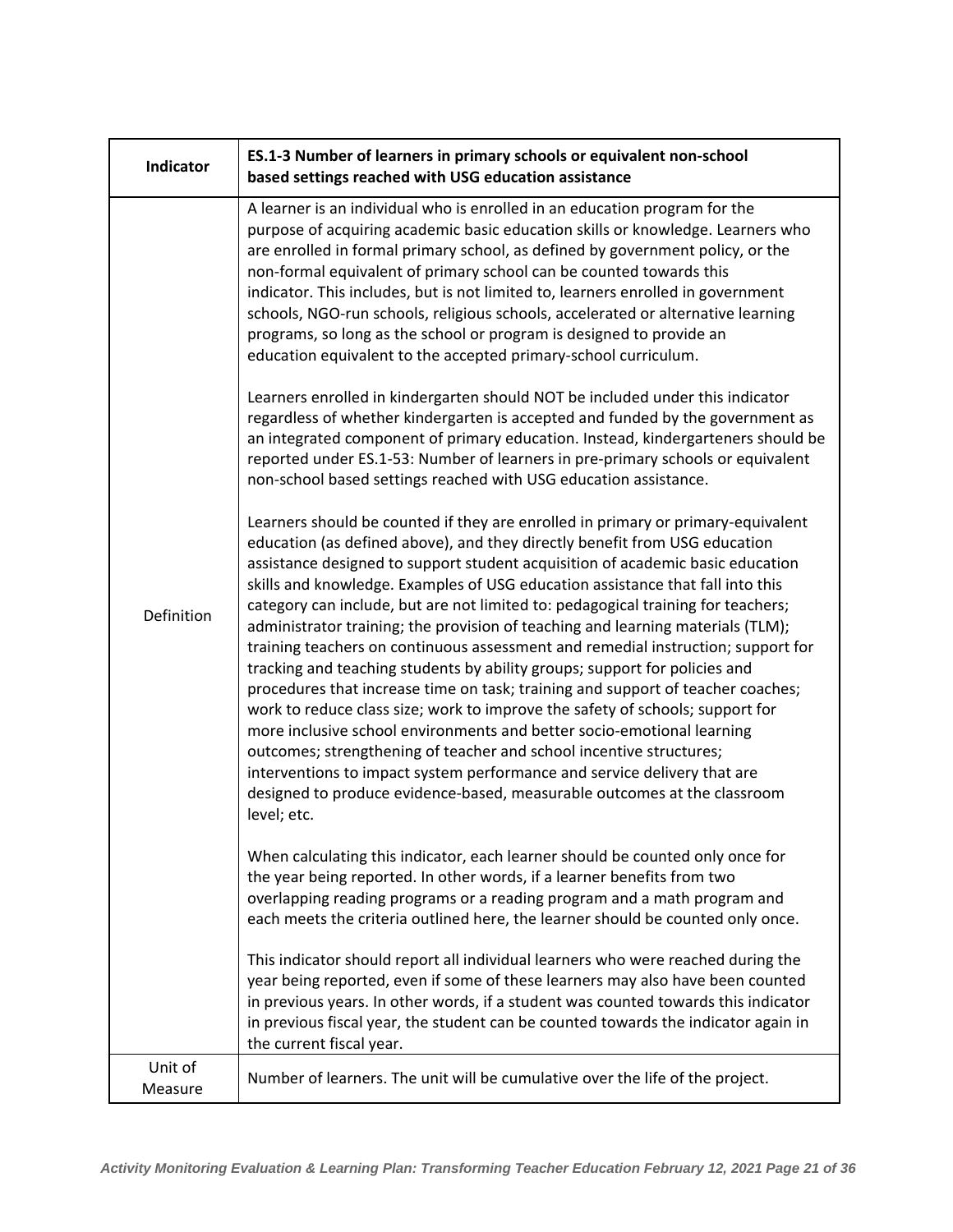| Indicator Type                 | Output                                                                                                                                                                                                                                                                                                                                                                                                                                                                                                                                                                                                                        |
|--------------------------------|-------------------------------------------------------------------------------------------------------------------------------------------------------------------------------------------------------------------------------------------------------------------------------------------------------------------------------------------------------------------------------------------------------------------------------------------------------------------------------------------------------------------------------------------------------------------------------------------------------------------------------|
| <b>Reporting Type</b>          | Number                                                                                                                                                                                                                                                                                                                                                                                                                                                                                                                                                                                                                        |
| Use of Indicator               | This indicator provides a sense of the overall scale of students benefiting from<br>USG education assistance. It will be used, along with other education-related<br>standard indicators, to report progress and results in the education sector and<br>supplement other reporting against the goals of the 2018 US Government Basic<br>Education Strategy and 2018 USAID Education Policy to Congress. USG agencies,<br>USAID/Washington, and USAID OUs will also use the results of this indicator to<br>determine how best to target interventions and sub-populations (as reported<br>under the indicator disaggregates). |
| <b>Baseline</b><br>Timeframe   | The baseline value will be zero.                                                                                                                                                                                                                                                                                                                                                                                                                                                                                                                                                                                              |
| Reporting<br>Frequency         | Annual                                                                                                                                                                                                                                                                                                                                                                                                                                                                                                                                                                                                                        |
| Data Source                    | • Official Government Records, if they align with USG activity areas and<br>targeted beneficiaries<br>• Official reports from Implementing Partner(s)                                                                                                                                                                                                                                                                                                                                                                                                                                                                         |
| Data Collection                | The project will work with the partner colleges of education to create an<br>enrollment database of the practica primary schools. The M&E coordinator will<br>manage the annual survey of the enrollment starting in Year 3                                                                                                                                                                                                                                                                                                                                                                                                   |
| Disaggregate(s)                | Number of males <sup>1</sup><br>Number of females <sup>1</sup><br>$1$ All activities reporting on this indicator MUST report on sex disaggregates.                                                                                                                                                                                                                                                                                                                                                                                                                                                                            |
| Rationale for<br>Targets:      | Once the lecturers have been able to implement the course materials, this is the<br>estimated reach based on the number of student teachers and estimated<br>enrollment in practica primary schools.                                                                                                                                                                                                                                                                                                                                                                                                                          |
| Known Data<br>Limitations:     |                                                                                                                                                                                                                                                                                                                                                                                                                                                                                                                                                                                                                               |
| Changes to<br>Indicator:       | None                                                                                                                                                                                                                                                                                                                                                                                                                                                                                                                                                                                                                          |
| Other Notes:                   | Will need to update the targets once the placement schools are determined.                                                                                                                                                                                                                                                                                                                                                                                                                                                                                                                                                    |
| This sheet last<br>updated on: | Dec 28, 2020                                                                                                                                                                                                                                                                                                                                                                                                                                                                                                                                                                                                                  |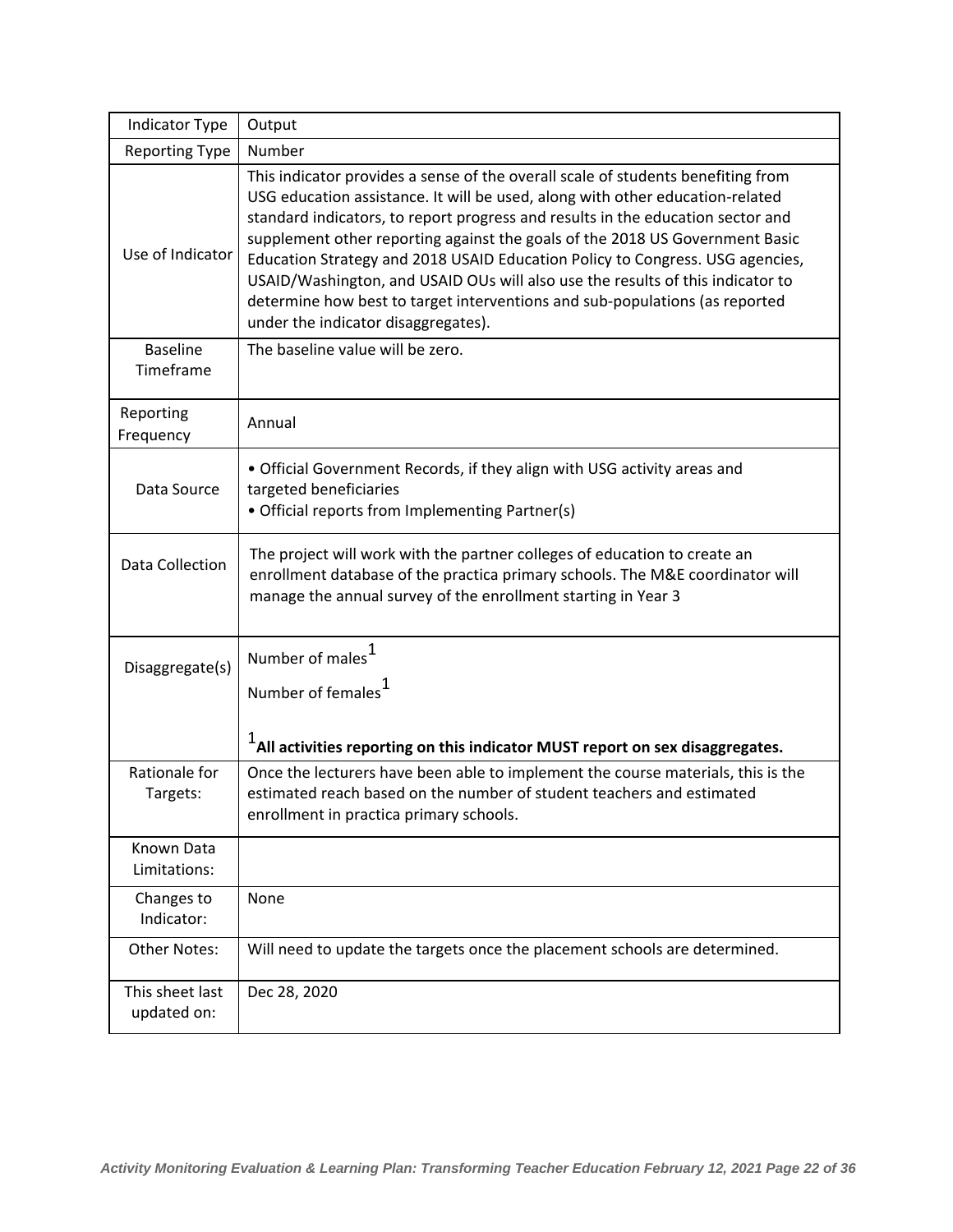| Indicator             | ES.2-1 Number of host country higher education institutions receiving<br>capacity development support with USG assistance                                                                                                                                                                                                                                                                                                                                                                                                                                                                                                                                                                                    |
|-----------------------|--------------------------------------------------------------------------------------------------------------------------------------------------------------------------------------------------------------------------------------------------------------------------------------------------------------------------------------------------------------------------------------------------------------------------------------------------------------------------------------------------------------------------------------------------------------------------------------------------------------------------------------------------------------------------------------------------------------|
|                       | This indicator captures capacity development for the purpose of strengthening<br>higher education, regardless of program area or funding stream.                                                                                                                                                                                                                                                                                                                                                                                                                                                                                                                                                             |
| Definition            | A "higher education institution" (HEI) is an organization that provides educational<br>opportunities that build on secondary education, providing learning activities in<br>specialized fields. It aims at learning at a high level of complexity and<br>specialization. Higher education includes what is commonly understood as<br>academic education but also includes advanced vocational or professional<br>education that is not part of general or technical secondary education. This may<br>include public or private universities, colleges, community colleges, academically<br>affiliated research institutes, and<br>post-secondary training institutes, including teacher training institutes. |
|                       | "Host country institution" refers to institutions receiving capacity development<br>support. Institutions providing support should not be counted here. The<br>institution should be counted (not individual components or departments). For<br>example, if an activity is working with multiple departments within a single<br>university, the university should be counted as a whole, not as individual<br>departments.                                                                                                                                                                                                                                                                                   |
|                       | "Capacity" is the ability of people, organizations and society as a whole to<br>manage their affairs successfully.                                                                                                                                                                                                                                                                                                                                                                                                                                                                                                                                                                                           |
|                       | "Capacity development support" is comprised of a range of activities,<br>interventions, processes, and approaches that may include, but are not limited<br>to: institutional partnerships, professional development, training, coaching,<br>technical assistance, participatory assessments, process mapping and<br>improvement, etc. These may be focused on a range of specific topics, including<br>but not limited to: human resources, management and administration,<br>instruction, research, technology transfer, translation of knowledge,<br>infrastructure, fund raising, etc.                                                                                                                    |
|                       | A list of higher education institutions receiving support should be reported in the<br>narrative associated with this indicator.                                                                                                                                                                                                                                                                                                                                                                                                                                                                                                                                                                             |
| Unit of<br>Measure    | Number of host country higher education institutions. The unit will be cumulative<br>over the life of the project.                                                                                                                                                                                                                                                                                                                                                                                                                                                                                                                                                                                           |
| <b>Indicator Type</b> | Output                                                                                                                                                                                                                                                                                                                                                                                                                                                                                                                                                                                                                                                                                                       |
| <b>Reporting Type</b> | Number                                                                                                                                                                                                                                                                                                                                                                                                                                                                                                                                                                                                                                                                                                       |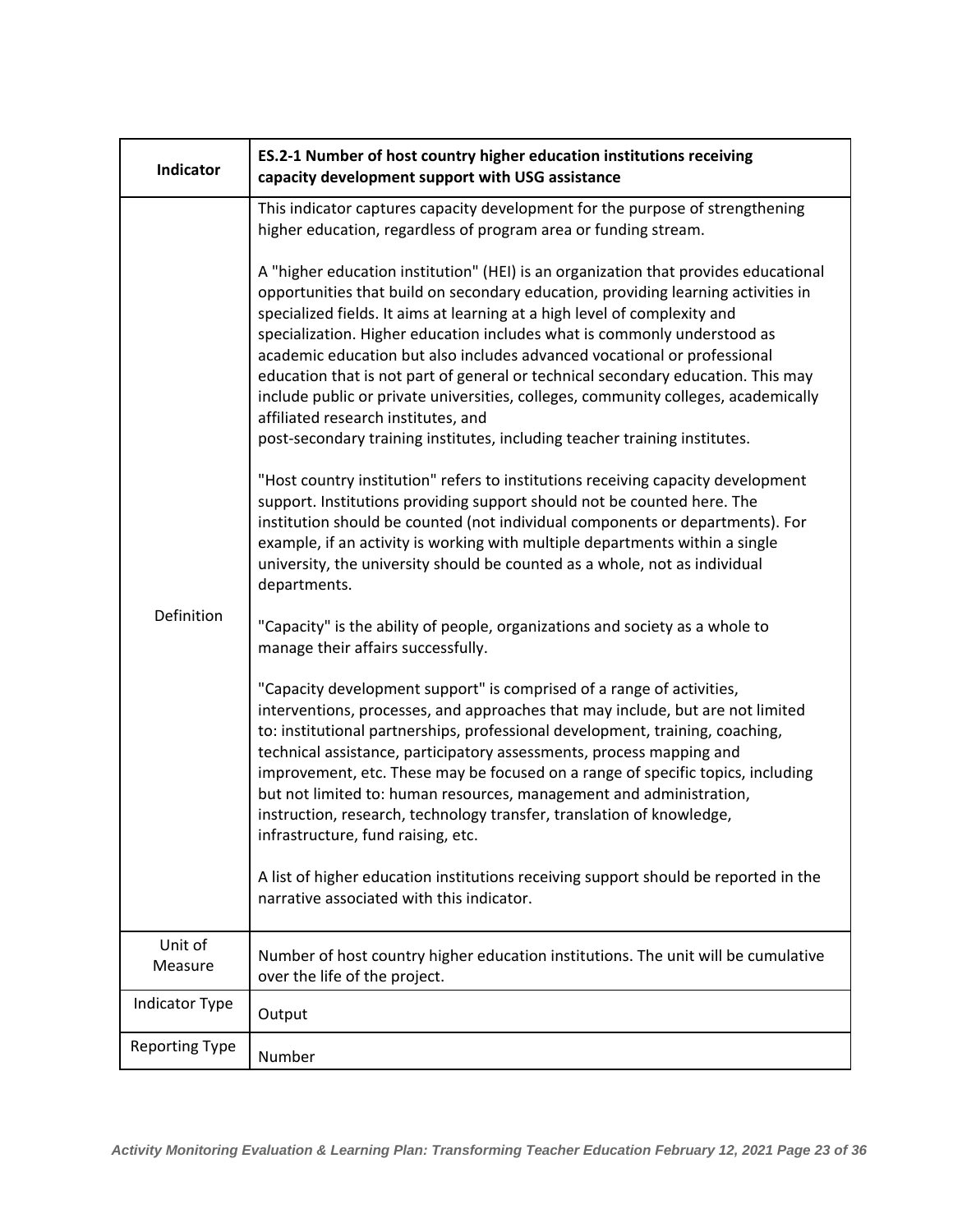| <b>Baseline</b><br>Timeframe   | The baseline value will be zero.                                                                                                                                                                                                                                                                                                                                              |
|--------------------------------|-------------------------------------------------------------------------------------------------------------------------------------------------------------------------------------------------------------------------------------------------------------------------------------------------------------------------------------------------------------------------------|
| Reporting<br>Frequency         | Annual                                                                                                                                                                                                                                                                                                                                                                        |
| Data Source                    | <b>Official Activity Reports</b>                                                                                                                                                                                                                                                                                                                                              |
| Data Collection                | The project will work with the same 12 HEIs throughout the project. If that<br>changes the M&E coordinator will update the project database.                                                                                                                                                                                                                                  |
|                                | Number of public HEIs Number of private HEIs                                                                                                                                                                                                                                                                                                                                  |
| Disaggregate(s)                | For the purposes of this indicator, the UNESCO/OECD definition of public and<br>private educational institutions will be used. This definition may not be the same<br>as local definitions:                                                                                                                                                                                   |
|                                | Private: Institution that is controlled and managed by a                                                                                                                                                                                                                                                                                                                      |
|                                | non-governmental organization (e.g. a church, a trade union or a business                                                                                                                                                                                                                                                                                                     |
|                                | enterprise, foreign or international agency), or its governing board consists mostly<br>of members who have not been selected by a public agency.                                                                                                                                                                                                                             |
|                                | Public: Institution that is controlled and managed directly by a public education<br>authority or agency of the country where it is located or by a government agency<br>directly or by a governing body (council, committee etc.), most of whose members<br>are either appointed by a public authority of the country where it is located or<br>elected by public franchise. |
|                                | The extent to which an institution receives its funding from public or private sources<br>does not determine the classification status of the institution.                                                                                                                                                                                                                    |
| Rationale for<br>Targets:      | 10 Colleges of Education and 2 Universities were selected during the proposal phase.                                                                                                                                                                                                                                                                                          |
| Changes to<br>Indicator:       | None                                                                                                                                                                                                                                                                                                                                                                          |
| Other Notes:                   |                                                                                                                                                                                                                                                                                                                                                                               |
| This sheet last<br>updated on: | Dec 28, 2020                                                                                                                                                                                                                                                                                                                                                                  |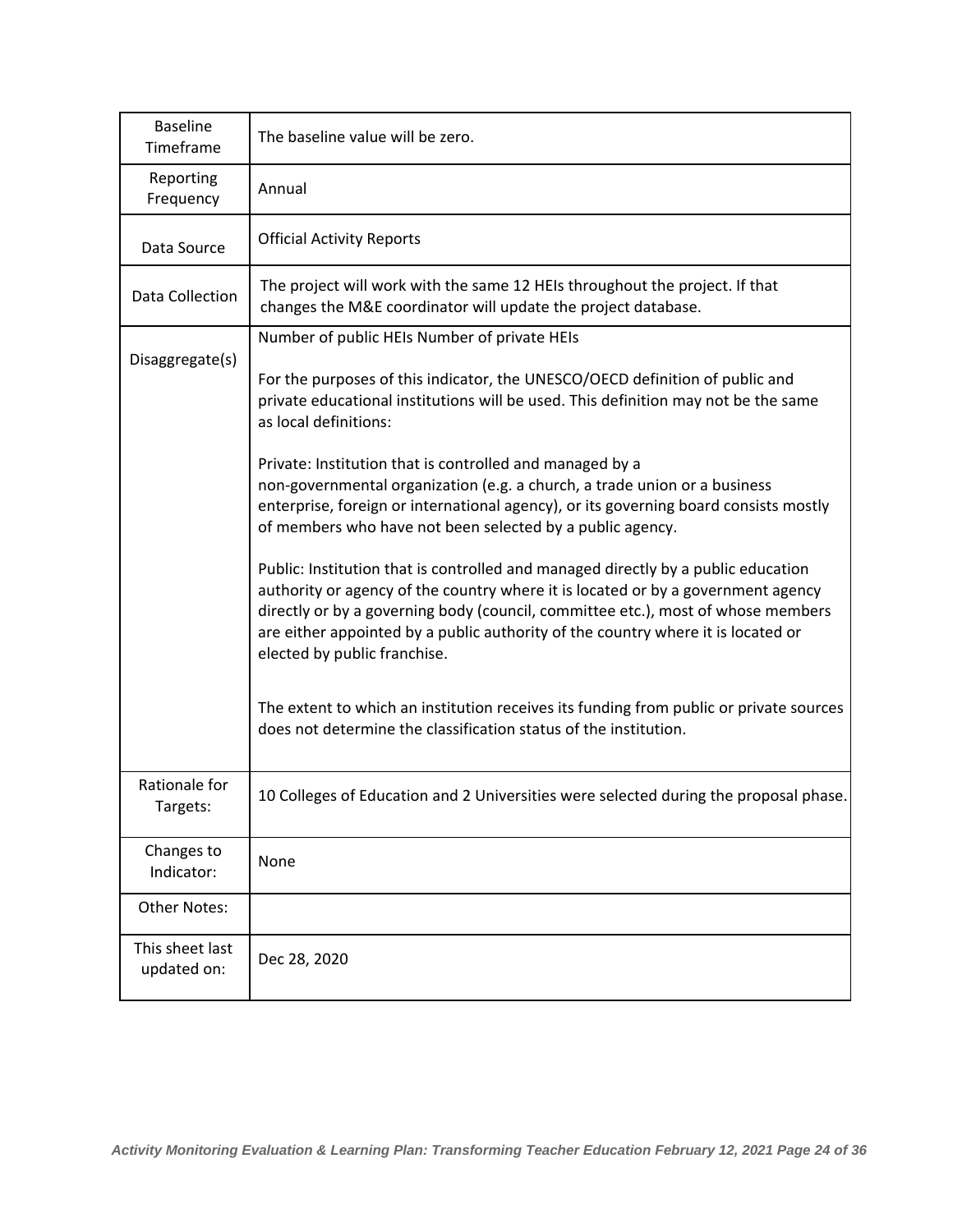| <b>Indicator</b> | ES.2-2 Number of individuals attending higher education institutions with<br>USG scholarship or financial assistance                                                                                                                                                                                                                                                                                                                                                                                                                                                                                                                                                                                    |
|------------------|---------------------------------------------------------------------------------------------------------------------------------------------------------------------------------------------------------------------------------------------------------------------------------------------------------------------------------------------------------------------------------------------------------------------------------------------------------------------------------------------------------------------------------------------------------------------------------------------------------------------------------------------------------------------------------------------------------|
| Definition       | This indicator captures scholarships for the purpose of attending higher<br>education, regardless of program area or funding stream.                                                                                                                                                                                                                                                                                                                                                                                                                                                                                                                                                                    |
|                  | A "higher education institution" is an organization that provides educational<br>opportunities that build on secondary education, providing learning activities in<br>specialized fields. It aims at learning at a high level of complexity and<br>specialization. Higher education includes what is commonly understood as<br>academic education but also includes advanced vocational or professional<br>education that is not part of general or technical secondary education. This may<br>include public or private universities, colleges, community colleges, academically-<br>affiliated research institutes, and post-secondary training institutes, including<br>teacher training institutes. |
|                  | An individual may attend a higher education institution with USG-support in the<br>US, in the individual's country of residence, or in a third country. A country of<br>residence is where the individual resides, regardless or nationality or citizenship.<br>A third country is a country that is neither the individual's country of residence or<br>the US. These designations help USAID missions track investments within and<br>outside the country in which they work.                                                                                                                                                                                                                         |
|                  | "Attending" a higher education institution can be for the purpose of long-term<br>training or short-term training. Long-term training is defined as degree-earning<br>coursework that requires six or more months of commitment. Short-term<br>training is a training that is fewer than six months in duration, but typically a one-<br>to-two week classroom-style course that is led by a professional instructor or<br>technical expert with the goal of helping participants acquire new knowledge and<br>skills in their area of employment.                                                                                                                                                      |
|                  | "USG scholarships and financial assistance" are defined as USG-funded, full or<br>partial financial aid provided for a student to further his or her education. This<br>includes financial assistance, waivers, or other support for experiential<br>opportunities such as research assistantships, internships, apprenticeships, etc.<br>This also includes assistance for expenses accrued while furthering one's<br>education such as housing, health insurance, materials, etc. Such financial aid<br>may be awarded based on a range of criteria (e.g. merit-based; needs-based;<br>career-specific).                                                                                              |
|                  | "Individuals" are those who have received a scholarship or other form of financial<br>assistance to attend a higher education institution in their own country or<br>another country. This includes financial assistance to US citizens to study in<br>another country and to citizens of other countries to study in the US, their own<br>country, or a third country.                                                                                                                                                                                                                                                                                                                                 |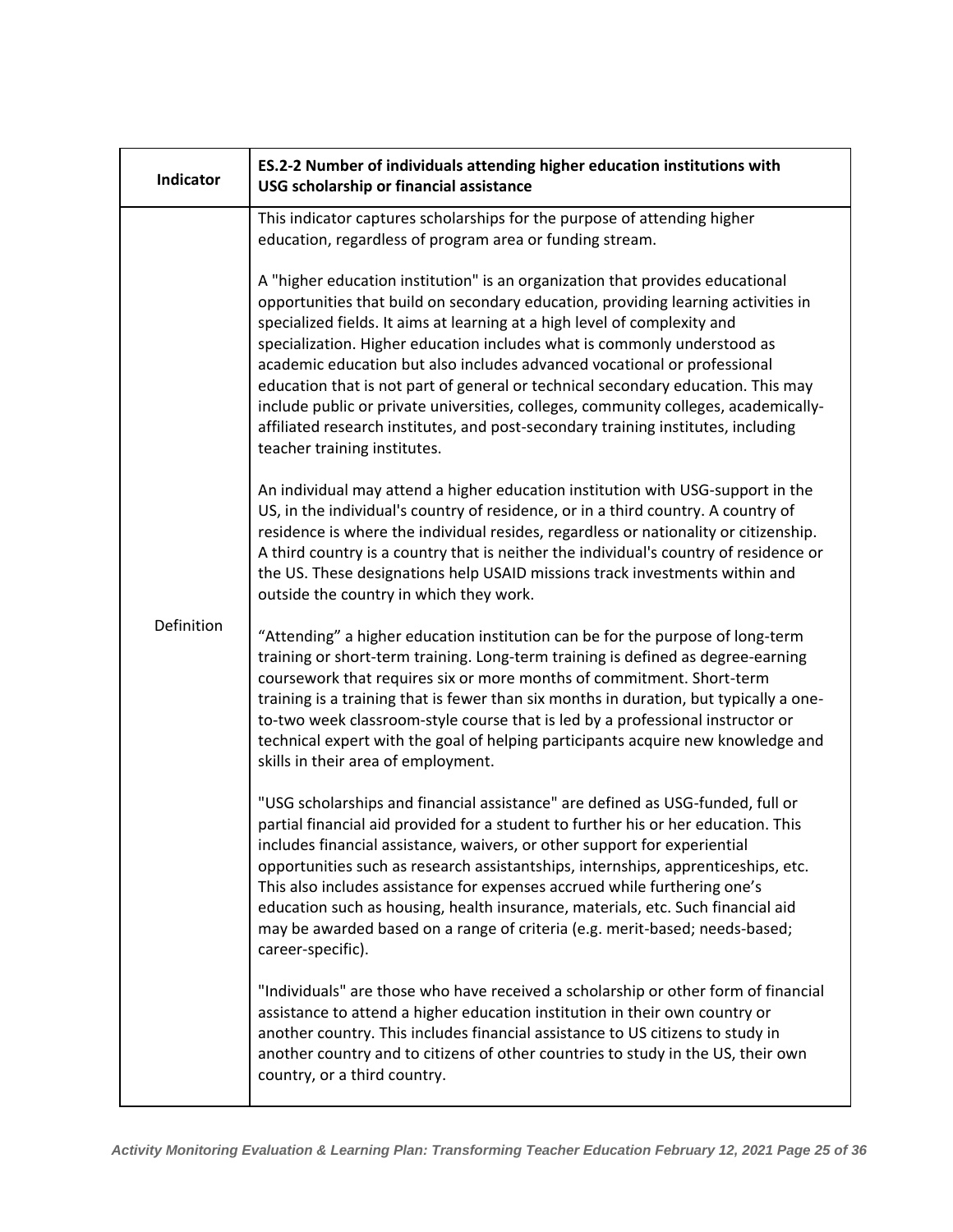|                              | This indicator should report all individuals who received scholarships and<br>financial assistance and attended courses or participated in an academic or<br>training program.                                                                                                                                                                                                                                                                                                                                                                                                                 |
|------------------------------|------------------------------------------------------------------------------------------------------------------------------------------------------------------------------------------------------------------------------------------------------------------------------------------------------------------------------------------------------------------------------------------------------------------------------------------------------------------------------------------------------------------------------------------------------------------------------------------------|
|                              | This indicator should report all individuals who received scholarships and financial<br>assistance and attended courses or participated in an academic or training program<br>at a higher education institution during the year being reported, even if some of<br>these individuals may also have been counted in previous years. In other words, if a<br>student is attending a higher education institution with current funding and was<br>counted towards this indicator in a previous fiscal year, the student can be counted<br>towards the indicator again in the current fiscal year. |
| Unit of<br>Measure           | Number of individuals attending HEIs                                                                                                                                                                                                                                                                                                                                                                                                                                                                                                                                                           |
| Indicator Type               | Output                                                                                                                                                                                                                                                                                                                                                                                                                                                                                                                                                                                         |
| <b>Reporting Type</b>        | Number                                                                                                                                                                                                                                                                                                                                                                                                                                                                                                                                                                                         |
| <b>Baseline</b><br>Timeframe | The baseline value will be zero.                                                                                                                                                                                                                                                                                                                                                                                                                                                                                                                                                               |
| Reporting<br>Frequency       | Annual                                                                                                                                                                                                                                                                                                                                                                                                                                                                                                                                                                                         |
| Data Source                  | Official reports from Implementing Partner(s)                                                                                                                                                                                                                                                                                                                                                                                                                                                                                                                                                  |
| Data Collection              | The M&E coordinator will be responsible for tracking individuals who are<br>selected and attend the residency, study trip and Master's programs.                                                                                                                                                                                                                                                                                                                                                                                                                                               |
| Disaggregate(s)              | Number of individuals attending short-term programs<br>Number of individuals attending long-term programs that yield a certificate<br>(excluding certificates of completion), certification, diploma, or associate's<br>degree<br>Number of individuals attending long-term programs for postgraduate study<br>(including master's, Ph.D., M.D., J.D., etc.)<br>Number of males<br>Number of females                                                                                                                                                                                           |
| Rationale for<br>Targets:    | Over the life of the project there will be 4 individuals selected for the MA program, 6<br>individuals selected for residencies and 10 individuals selected for study tours.                                                                                                                                                                                                                                                                                                                                                                                                                   |
| Changes to<br>Indicator:     | None                                                                                                                                                                                                                                                                                                                                                                                                                                                                                                                                                                                           |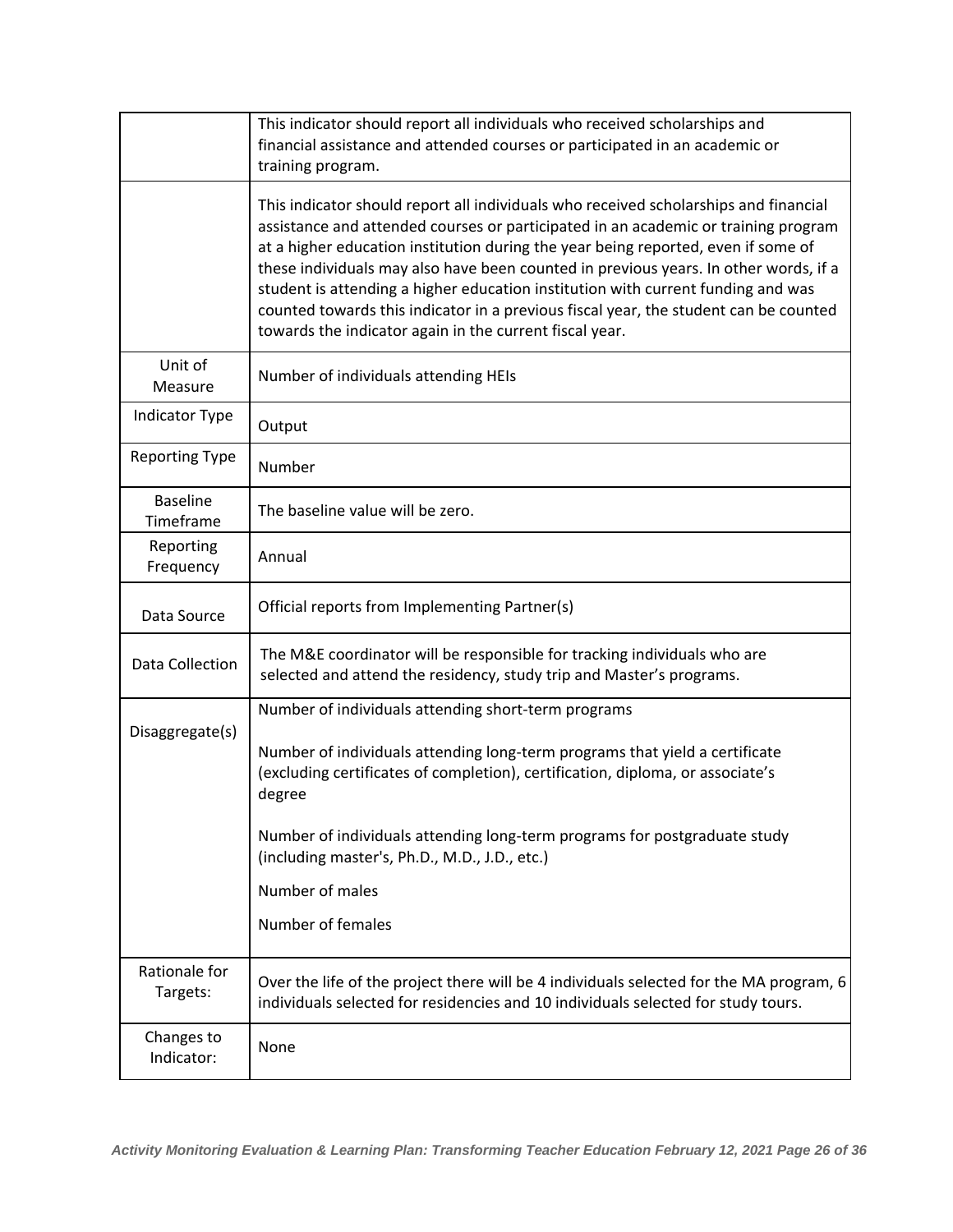| Other Notes:                   |              |
|--------------------------------|--------------|
| This sheet last<br>updated on: | Dec 28, 2020 |

| <b>Indicator</b> | ES.2-52: Number of individuals affiliated with higher education institutions<br>receiving capacity development support with USG assistance                                                                                                                                                                                                                                                                                                                                                                                                                                                                                                                                                             |
|------------------|--------------------------------------------------------------------------------------------------------------------------------------------------------------------------------------------------------------------------------------------------------------------------------------------------------------------------------------------------------------------------------------------------------------------------------------------------------------------------------------------------------------------------------------------------------------------------------------------------------------------------------------------------------------------------------------------------------|
|                  | This indicator captures individual capacity development for the purpose of<br>strengthening higher education, regardless of program area or funding stream.                                                                                                                                                                                                                                                                                                                                                                                                                                                                                                                                            |
| Definition       | A "higher education institution" is an organization that provides educational<br>opportunities that build on secondary education, providing learning activities in<br>specialized fields. It aims at learning at a high level of complexity and<br>specialization. Higher education includes what is commonly understood as<br>academic education but also includes advanced vocational or professional<br>education that is not part of general or technical secondary education. This may<br>include public or private universities, colleges, community colleges,<br>academically-affiliated research institutes, and post-secondary training institutes,<br>including teacher training institutes. |
|                  | "Individuals affiliated with" refers to administrators, faculty, staff, researchers, or<br>postdoctoral scholars who have a formal connection with one or more higher<br>education institutions. All individuals from a higher education institution receiving<br>capacity development support, as defined below, should be counted.<br>This does not include undergraduate or graduate students who receive this<br>capacity development as a component of their academic training.                                                                                                                                                                                                                   |
|                  | 'Capacity' is the ability of people, organizations and society as a whole to manage<br>their affairs successfully.                                                                                                                                                                                                                                                                                                                                                                                                                                                                                                                                                                                     |
|                  | 'Capacity development support' for individuals in a higher education context is<br>NOT a single event such as a training or a workshop. It is sustained and may be<br>comprised of a range of activities, interventions, processes, and approaches that<br>may include, but are not limited to: professional development, training, coaching,<br>technical assistance, etc. These may be focused on a range of specific topics,<br>including but not limited to: human resources, management and administration,<br>instruction, research, technology transfer, translation of knowledge, infrastructure,<br>fund raising, etc.                                                                        |
|                  | The name of the primary higher education institution with which each individual<br>is affiliated should be reported in the narrative associated with this indicator in<br>order to prevent double counting. If more than one individual is affiliated with<br>the same institution, that institution only needs to be listed once.                                                                                                                                                                                                                                                                                                                                                                     |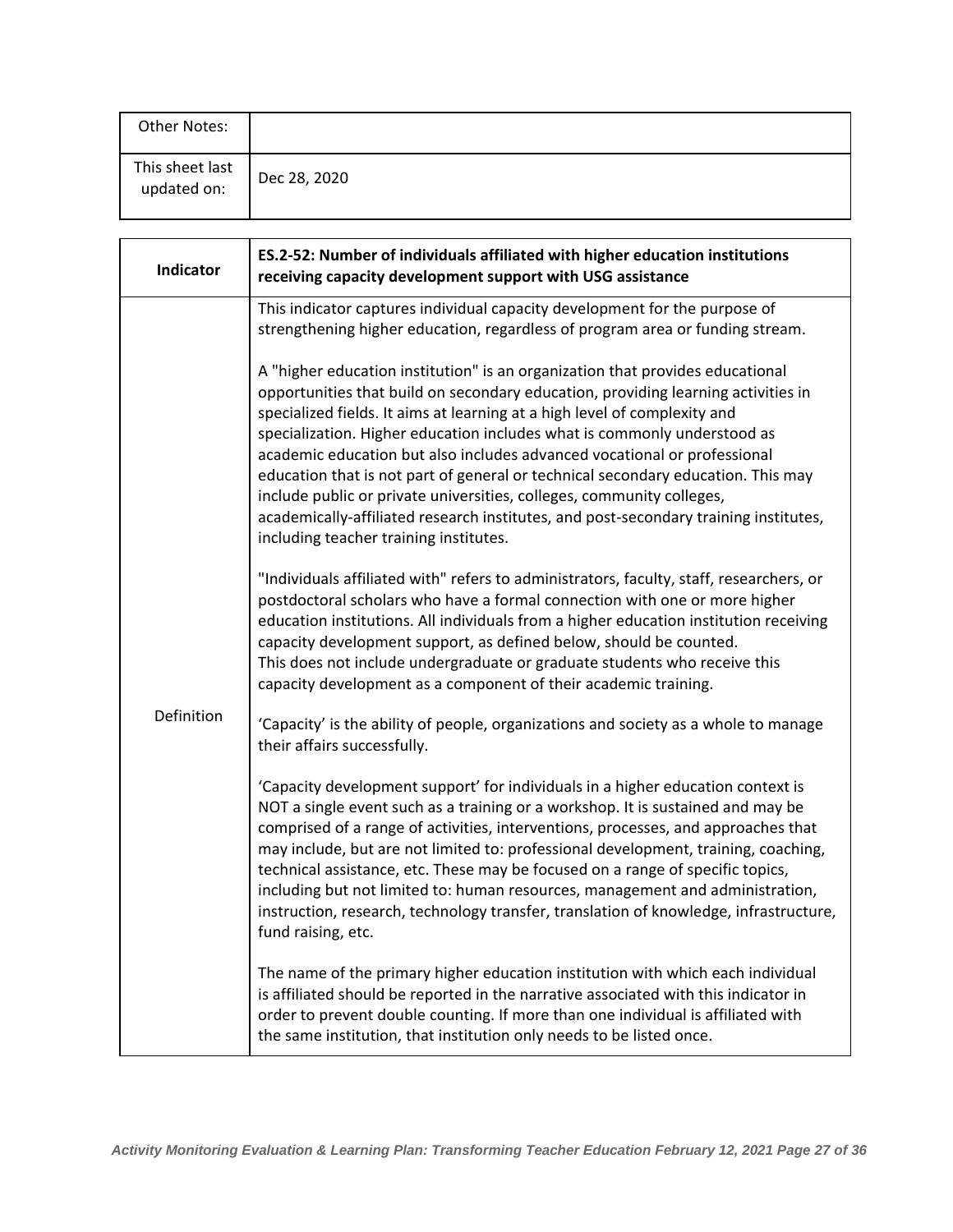| Unit of<br>Measure             | Number of individuals affiliated with HEIs who attend the capacity building activities<br>of TTE                                                                               |
|--------------------------------|--------------------------------------------------------------------------------------------------------------------------------------------------------------------------------|
| <b>Indicator Type</b>          | Output                                                                                                                                                                         |
| Reporting Type                 | Number                                                                                                                                                                         |
| <b>Baseline</b><br>Timeframe   | The baseline value will be zero.                                                                                                                                               |
| Reporting<br>Frequency         | Annual                                                                                                                                                                         |
| Data Source                    | <b>Official Activity Reports</b>                                                                                                                                               |
| <b>Data Collection</b>         | The M&E coordinator will be responsible to track individuals from the HEIs who<br>join the cohorts and will track attendance.                                                  |
| Disaggregate(s)                | Number of males<br>Number of females<br>Number of administrators<br>Number of faculty<br>Number of staff<br>Number of males under 30<br>Number of females under 30             |
| Rationale for<br>Targets:      | The project has a capacity of to support 45 lecturers in the capacity development<br>activities. The same 45 individuals should participate in the duration of the activities. |
| Changes to<br>Indicator:       | None                                                                                                                                                                           |
| <b>Other Notes:</b>            |                                                                                                                                                                                |
| This sheet last<br>updated on: | Dec 28, 2020                                                                                                                                                                   |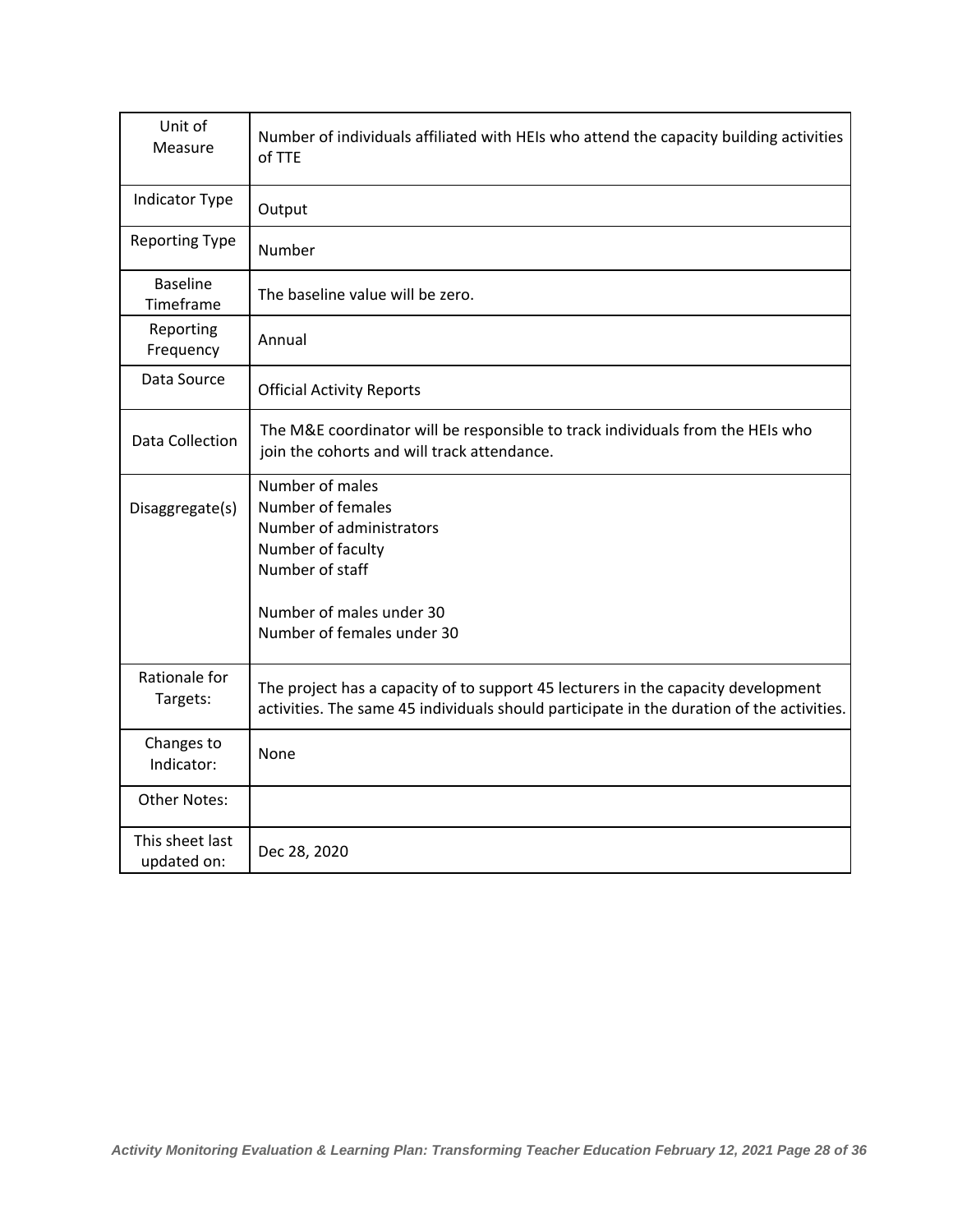| <b>Indicator</b>             | ES.1-12 Number of education administrators and officials who complete<br>professional development activities with USG assistance                                                                                                                                                                                                                                                                                                                                                                                                                                                                                           |
|------------------------------|----------------------------------------------------------------------------------------------------------------------------------------------------------------------------------------------------------------------------------------------------------------------------------------------------------------------------------------------------------------------------------------------------------------------------------------------------------------------------------------------------------------------------------------------------------------------------------------------------------------------------|
| Definition                   | Education administrators and officials are individuals involved in the<br>organization, management, operations, and support systems within the<br>education system. They may be employed by public organizations (e.g. school,<br>district, county, province/state, central Ministries/Departments of Education) or<br>private organizations (e.g. school, NGO). Their roles do not involve teaching or<br>direct instruction of students. Examples include, but are not limited to, the<br>following: principals; superintendents; head teachers; coaches; trainers;<br>inspectors; technical specialists; managers; etc. |
|                              | Completing professional development activities means that an individual has met<br>the completion requirements of a structured training, coaching, or mentoring<br>program as defined by the program offered. A certificate may or may not be<br>issued at the end of a professional development activity.                                                                                                                                                                                                                                                                                                                 |
|                              | Education administrators and officials who benefit from the services or training<br>delivered by the individuals or organizations directly trained by the partner as<br>part of a deliberate service delivery strategy (e.g. cascade training) are counted.                                                                                                                                                                                                                                                                                                                                                                |
|                              | When calculating the total number of education administrators and officials each<br>administrator and official should be counted only once (regardless of how many<br>professional development activities he or she successfully completed).                                                                                                                                                                                                                                                                                                                                                                               |
| Unit of<br>Measure           | Number of individuals s who attend the capacity building activities of TTE                                                                                                                                                                                                                                                                                                                                                                                                                                                                                                                                                 |
| Indicator Type               | Output                                                                                                                                                                                                                                                                                                                                                                                                                                                                                                                                                                                                                     |
| <b>Reporting Type</b>        | Number                                                                                                                                                                                                                                                                                                                                                                                                                                                                                                                                                                                                                     |
| <b>Baseline</b><br>Timeframe | The baseline value will be zero.                                                                                                                                                                                                                                                                                                                                                                                                                                                                                                                                                                                           |
| Reporting<br>Frequency       | Annual                                                                                                                                                                                                                                                                                                                                                                                                                                                                                                                                                                                                                     |
| Data Source                  | <b>Official Activity Reports</b>                                                                                                                                                                                                                                                                                                                                                                                                                                                                                                                                                                                           |
| <b>Data Collection</b>       | The M&E coordinator will be responsible to track individuals from the MOGE<br>who join the cohorts and will track attendance.                                                                                                                                                                                                                                                                                                                                                                                                                                                                                              |
| Disaggregate(s)              | Number of males<br>Number of females                                                                                                                                                                                                                                                                                                                                                                                                                                                                                                                                                                                       |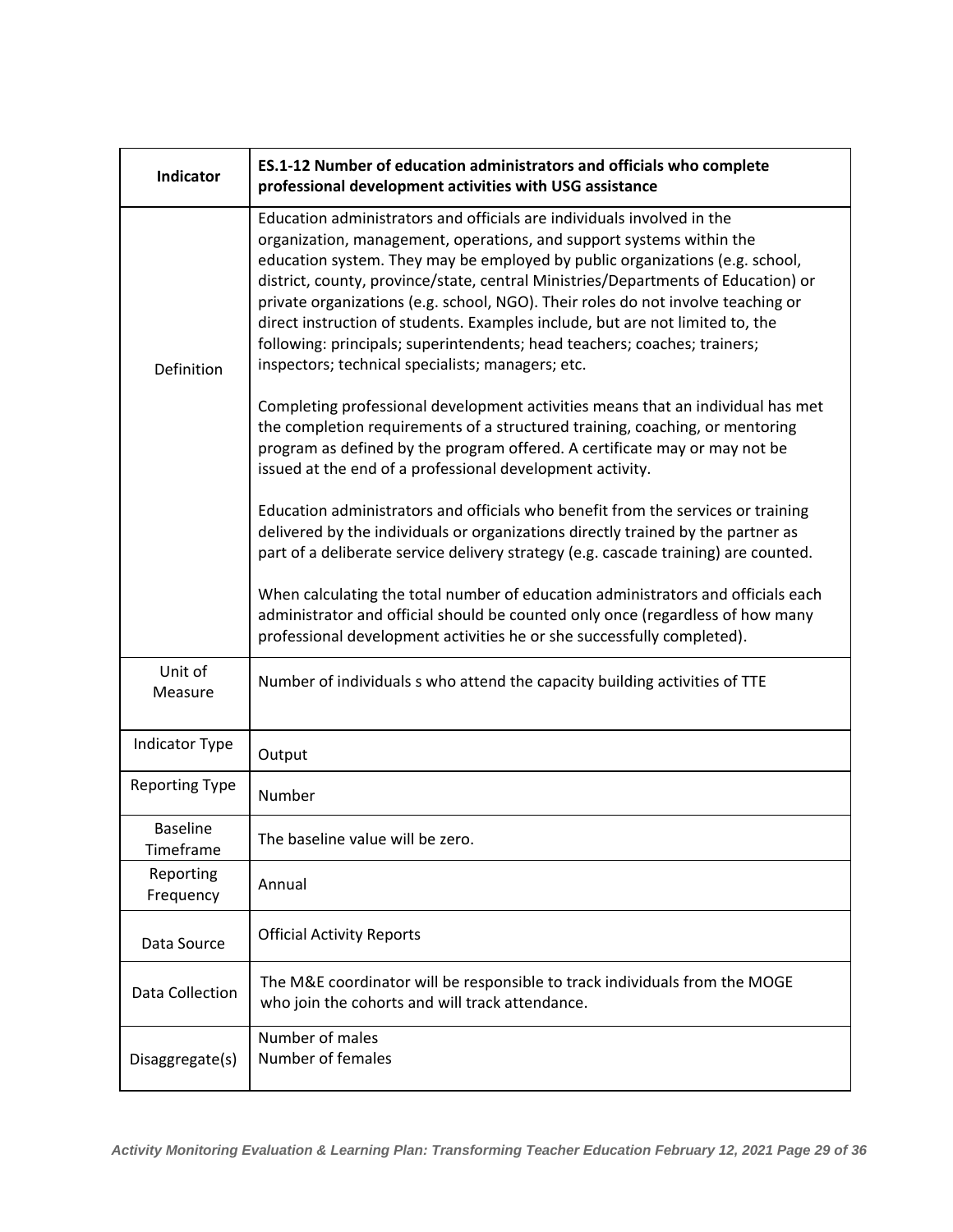| Rationale for<br>Targets:      | The project is directed at HEI lecturers and to ensure sustainability, will include 5<br>MOGE officials. The same 5 individuals should participate in the duration of the<br>activities. |
|--------------------------------|------------------------------------------------------------------------------------------------------------------------------------------------------------------------------------------|
| Changes to<br>Indicator:       | None                                                                                                                                                                                     |
| Other Notes:                   |                                                                                                                                                                                          |
| This sheet last<br>updated on: | Dec 28, 2020                                                                                                                                                                             |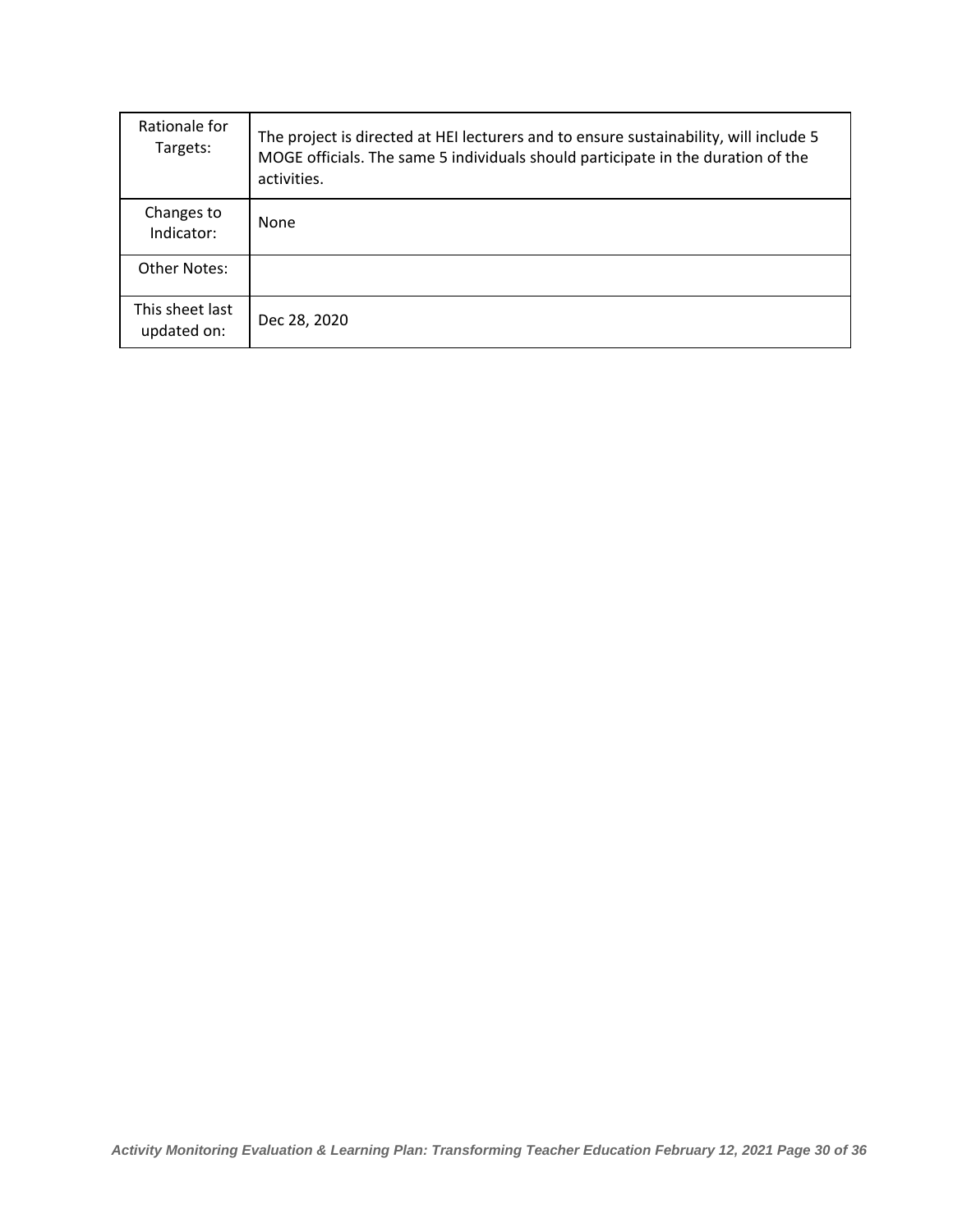| Indicator  | ES.1-50: Number of public and private schools receiving USG assistance                                                                                                                                                                                                                                                                                                                                                                                                                                                                                                                                                                                                                                                                                                                                                                                                                                                                                                                                                                                                 |
|------------|------------------------------------------------------------------------------------------------------------------------------------------------------------------------------------------------------------------------------------------------------------------------------------------------------------------------------------------------------------------------------------------------------------------------------------------------------------------------------------------------------------------------------------------------------------------------------------------------------------------------------------------------------------------------------------------------------------------------------------------------------------------------------------------------------------------------------------------------------------------------------------------------------------------------------------------------------------------------------------------------------------------------------------------------------------------------|
|            | The purpose of this indicator is to facilitate reporting on the balance of public and<br>private schools that receive USG assistance. When reporting on this indicator, it is<br>essential that the public/private disaggregations are reported along with the<br>overall value. If all assistance goes to one category or the other, then report the<br>full number for one disaggregate and zero for the other.                                                                                                                                                                                                                                                                                                                                                                                                                                                                                                                                                                                                                                                      |
| Definition | A "school" is a single location or setting where organized educational activities<br>take place for the purpose of conveying academic basic education skills or<br>knowledge to learners. In this document, the word "school" is used as a matter of<br>convenience to include both traditional schools as well as non-traditional or<br>non-school environments where organized learning takes place. Schools can be<br>counted as contributing to this indicator if they are settings where one or more<br>of the following organized educational activities take place: formal or non-formal<br>equivalent of pre-primary, primary, or secondary-school. This includes, but is not<br>limited to, learners enrolled in government schools, NGO-run schools, schools<br>run by faith-based organizations, for-profit schools, and accelerated or<br>alternative learning programs, so long as the school or program is designed to<br>provide an education equivalent to accepted objectives of formal learning at the<br>pre-primary, primary, or secondary levels. |
|            | If multiple school levels and/or formal/non-formal combinations are serviced at a<br>single location and governed by a single entity, these combinations should be<br>counted as a single school. For example, a school that provides both primary and<br>secondary-level classes at a single location and is managed by a single governing<br>body should be counted as one school. Likewise, if both formal and non-formal<br>learning take place in a single location and the formal and non-formal<br>components are both managed by a single governing body, the combination<br>should be counted as a single school.                                                                                                                                                                                                                                                                                                                                                                                                                                             |
|            | If separate governing bodies manage distinct learning activities that take place at<br>a single location, each should be counted as a distinct school. For example, if a<br>building is used to offer formal education governed by a public board during the<br>day, and is used to offer non-formal education governed by a private NGO in the<br>evening, this should be considered two distinct schools operating at the same<br>location. Depending on the nature of the programming one or both locations<br>may be receiving foreign assistance.                                                                                                                                                                                                                                                                                                                                                                                                                                                                                                                 |
|            |                                                                                                                                                                                                                                                                                                                                                                                                                                                                                                                                                                                                                                                                                                                                                                                                                                                                                                                                                                                                                                                                        |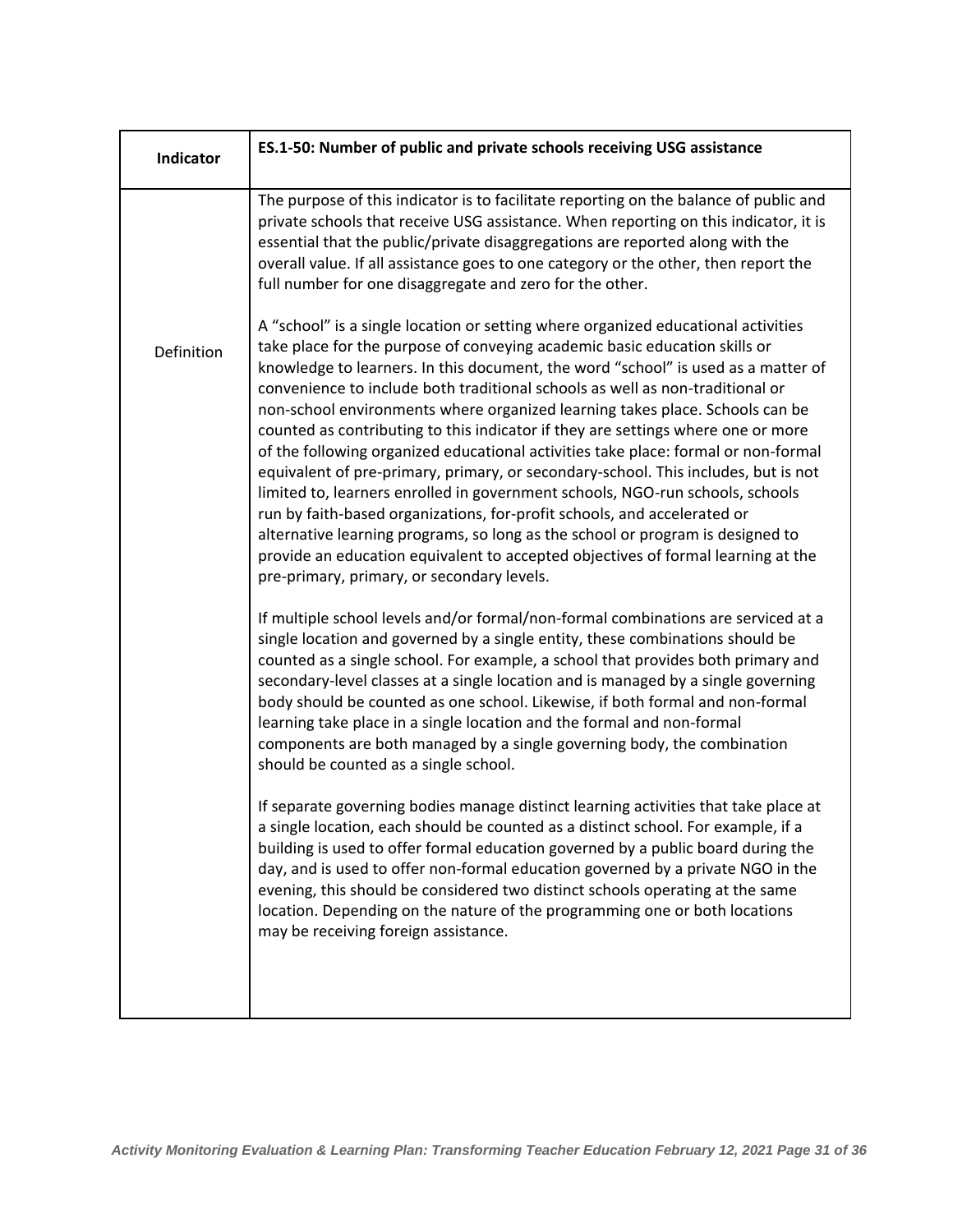|                              | If a single administrative unit or business unit operates multiple individual schools<br>with distinct locations, each school should be counted separately. For example, if a<br>private education provider runs three campuses, each campus should be counted<br>separately. Likewise, if an elected school board manages several individual schools,<br>each should be counted separately. |
|------------------------------|----------------------------------------------------------------------------------------------------------------------------------------------------------------------------------------------------------------------------------------------------------------------------------------------------------------------------------------------------------------------------------------------|
|                              | For the purposes of this indicator, the UNESCO/OECD definition of public and private<br>educational institutions will be used. This definition may not be the same as local<br>definitions:                                                                                                                                                                                                  |
|                              | Private: Institution that is controlled and managed by a non-governmental<br>organization (e.g. a church, a trade union or a business enterprise, foreign or<br>international agency), or its governing board consists mostly of members who have<br>not been selected by a public agency.                                                                                                   |
|                              | Public: Institution that is controlled and managed directly by a public education<br>authority or agency of the country where it is located or by a government agency<br>directly or by a governing body (council, committee etc.), most of whose members<br>are either appointed by a public authority of the country where it is located or<br>elected by public franchise.                |
|                              | The extent to which an institution receives its funding from public or private sources<br>does not determine the classification status of the institution.                                                                                                                                                                                                                                   |
| Unit of<br>Measure           | Number of demonstration schools                                                                                                                                                                                                                                                                                                                                                              |
| <b>Indicator Type</b>        | Output                                                                                                                                                                                                                                                                                                                                                                                       |
| <b>Reporting Type</b>        | Number                                                                                                                                                                                                                                                                                                                                                                                       |
| <b>Baseline</b><br>Timeframe | The baseline value will be zero.                                                                                                                                                                                                                                                                                                                                                             |
| Reporting<br>Frequency       | Annual                                                                                                                                                                                                                                                                                                                                                                                       |
| Data Source                  | <b>Official Activity Reports</b>                                                                                                                                                                                                                                                                                                                                                             |
| Data Collection              | The M&E coordinator will be responsible to track which schools are identified<br>as the demonstration school that will receive resources, extra learning supports<br>and possible research sites.                                                                                                                                                                                            |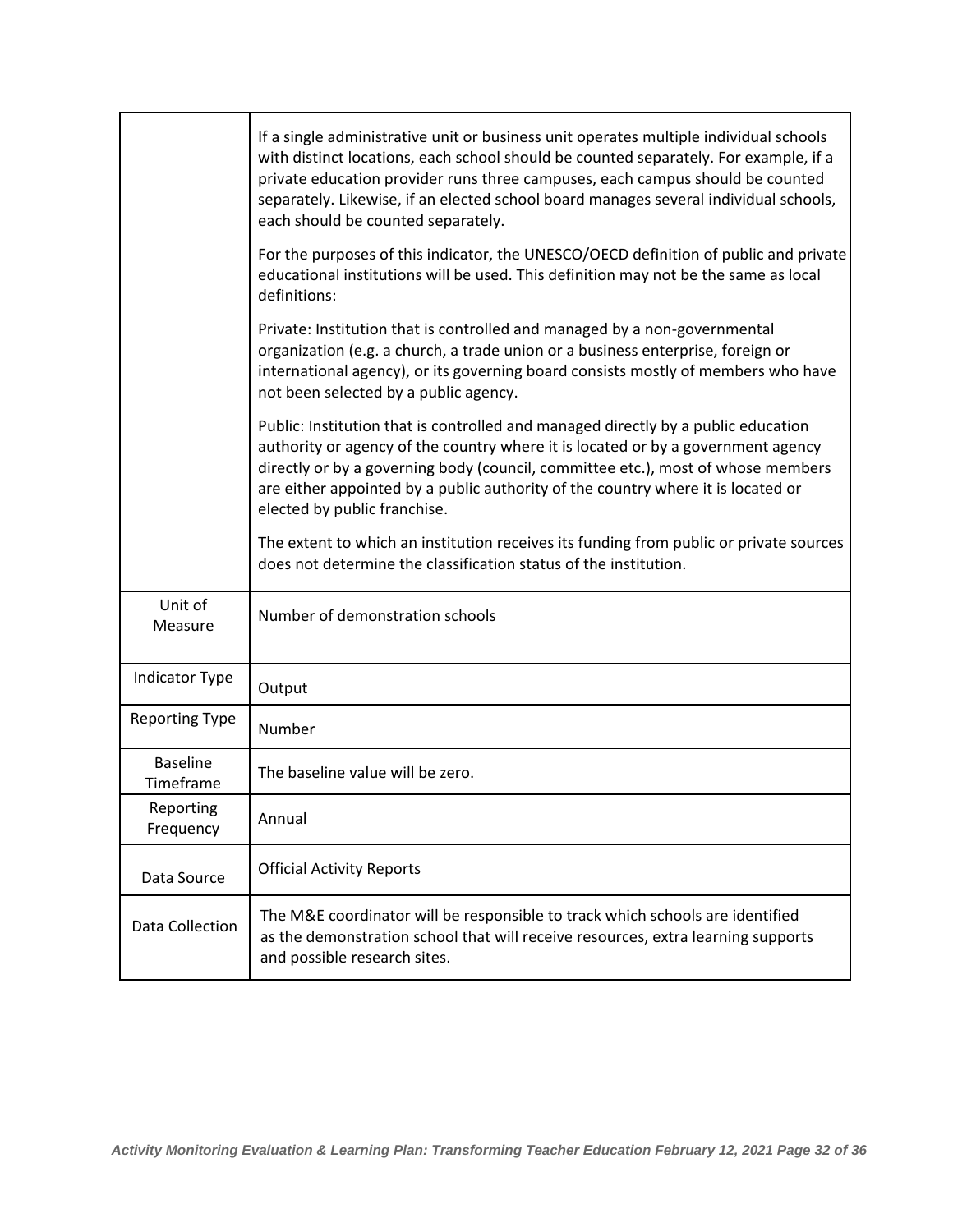| Disaggregate(s)                | Number of public schools<br>Number of private schools<br>Number of public pre-primary schools<br>Number of private pre-primary schools<br>Number of public primary schools                                             |
|--------------------------------|------------------------------------------------------------------------------------------------------------------------------------------------------------------------------------------------------------------------|
|                                | Number of private primary schools<br>Number of public secondary schools<br>Number of private secondary schools                                                                                                         |
| Rationale for<br>Targets:      | TTE will identify one demonstration school per COE/University to receive extra<br>learning materials, extra learning supports such as reading clubs etc. These schools<br>will not change over the life of the project |
| Changes to<br>Indicator:       | None                                                                                                                                                                                                                   |
| <b>Other Notes:</b>            |                                                                                                                                                                                                                        |
| This sheet last<br>updated on: | Dec 28, 2020                                                                                                                                                                                                           |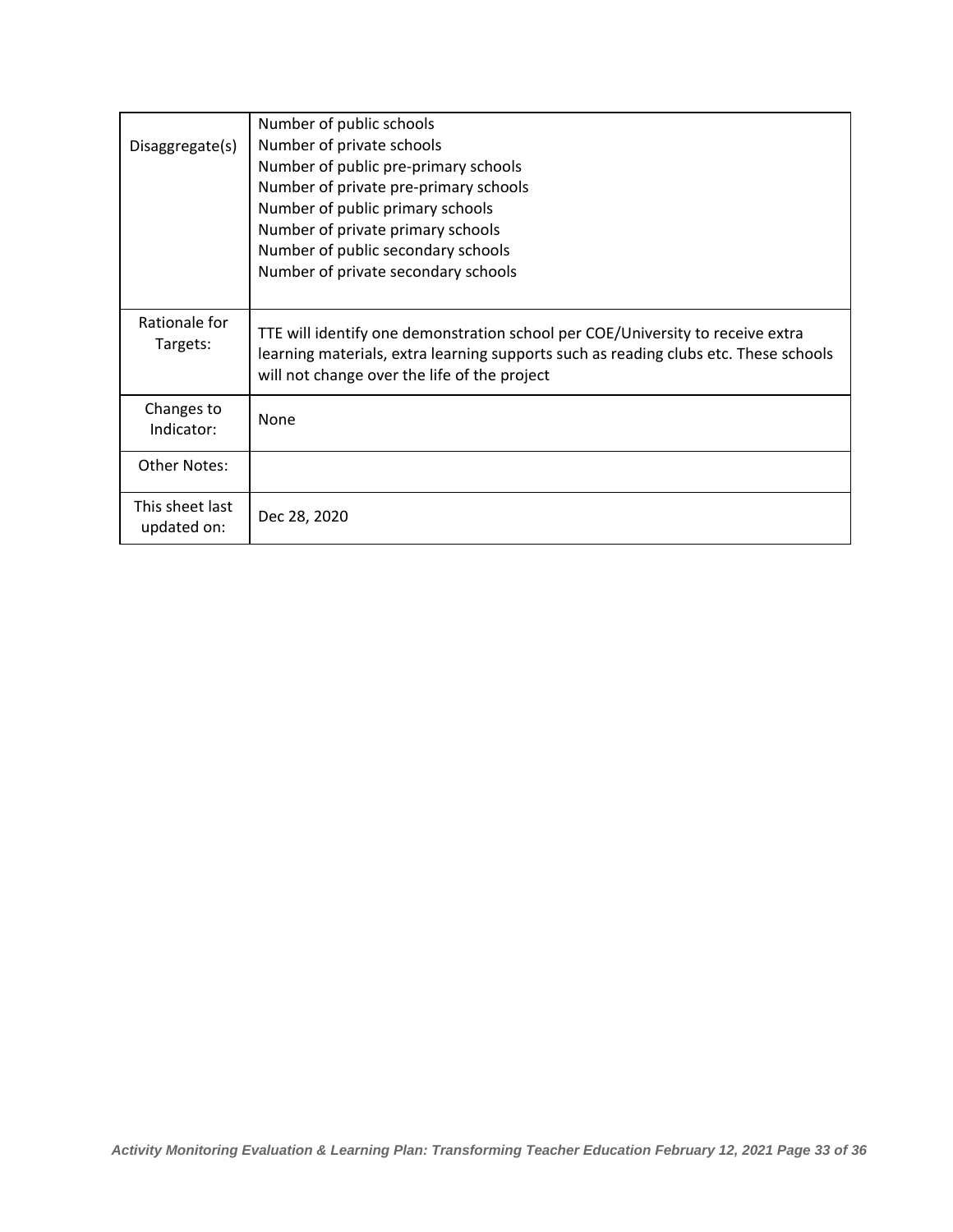| <b>Indicator</b>             | ES.1-6 Number of educators who complete professional development<br>activities with USG assistance                                                                                                                                                                                                                                                                                                                                                                                                                                                                            |
|------------------------------|-------------------------------------------------------------------------------------------------------------------------------------------------------------------------------------------------------------------------------------------------------------------------------------------------------------------------------------------------------------------------------------------------------------------------------------------------------------------------------------------------------------------------------------------------------------------------------|
|                              | Educators are individuals whose professional activity involves the transmitting of<br>knowledge, attitudes, and skills that are stipulated in curriculum directly to<br>students participating in a formal or non-formal educational opportunity.<br>Educators may work in formal or non-formal settings and institutions. They may<br>be employed by public organizations (e.g. school) or private organization (e.g.<br>school, NGO, for-profit organization). Examples include, but are not limited to,<br>the following: teachers, teaching assistants, instructors, etc. |
| Definition                   |                                                                                                                                                                                                                                                                                                                                                                                                                                                                                                                                                                               |
|                              | Student/Aspirational educators are individuals enrolled in coursework to become<br>an educator but have yet to complete their program of study.                                                                                                                                                                                                                                                                                                                                                                                                                               |
|                              | Professionals who work in the education sector but whose primary function is<br>not to transmit knowledge directly to students should not be counted as<br>educators. Examples of individuals who should not be counted as educators<br>include, but are not limited to: school administrators such as principals (unless<br>principals also teach), ministry officials, supervisors, and teacher trainers (if these<br>teacher trainers are not also teachers).                                                                                                              |
|                              | Completing professional development activities means that an individual has met<br>the completion requirements of a structured training, coaching, or mentoring<br>program as defined by the program offered. A certificate may or may not be<br>issued at the end of a professional development activity.                                                                                                                                                                                                                                                                    |
|                              | Educators who benefit from services or training delivered by other trainees as<br>part of a deliberate service delivery strategy (e.g. cascade training) are counted.                                                                                                                                                                                                                                                                                                                                                                                                         |
|                              | When calculating the total numbers of educators, each educator should be<br>counted only once (regardless of how many professional development activities<br>he or she successfully completed).                                                                                                                                                                                                                                                                                                                                                                               |
| Unit of<br>Measure           | Number of student teachers who use the new curriculum and methods in the<br>student teaching.                                                                                                                                                                                                                                                                                                                                                                                                                                                                                 |
| Indicator Type               | Output                                                                                                                                                                                                                                                                                                                                                                                                                                                                                                                                                                        |
| <b>Reporting Type</b>        | Number                                                                                                                                                                                                                                                                                                                                                                                                                                                                                                                                                                        |
| <b>Baseline</b><br>Timeframe | The baseline value will be zero.                                                                                                                                                                                                                                                                                                                                                                                                                                                                                                                                              |
| Reporting<br>Frequency       | Annual                                                                                                                                                                                                                                                                                                                                                                                                                                                                                                                                                                        |